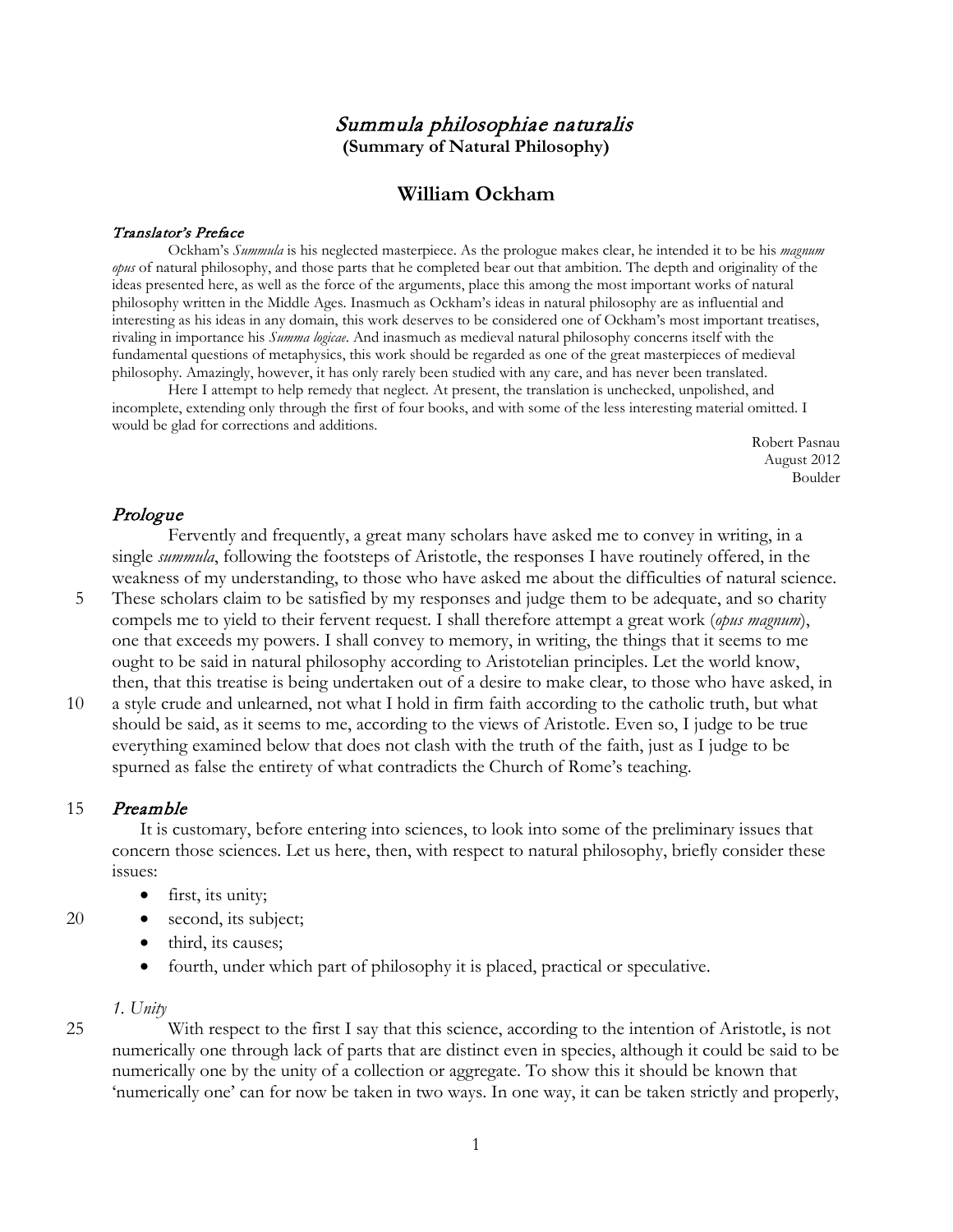and then that is said to be numerically one which is one *per se* – that is, either something simple or

- 30 else a composite whose parts are either matter and form, or whose parts are distinct only in number and not in any other respect. In this last a certain way fire is numerically one and a certain whiteness is numerically one, and so on in other cases. In a second way, 'numerically one' is taken broadly and improperly for that which is one by an aggregation of many things, distinct either in species or in number alone, that do not make one thing *per se*. In this way a heap of stones can be said to be
- 35 numerically one because it is one heap and not multiple heaps. This is how Aristotle explains 'numerically one' in *Physics* III.<sup>[1](#page-1-0)</sup> So too it can be said that this house is numerically one, and a kingdom is numerically one and a population is numerically one, because although they are multiple people, they nevertheless are not multiple populations. It is in this second way, but not in the first way, that this science is numerically one. That it is not numerically one in the first way is clear from
- 40 the fact that one part is added before another, inasmuch as someone who grasps one part can err regarding another part, meaning that this science concerning one conclusion coexists with error concerning another conclusion, which would not be possible if the knowledges of the two conclusions were numerically one, on the first way of taking 'numerically one.'

This argument is confirmed as follows. …………….

#### 45

#### *2. Subject*

Second we should look into the subject of this science. To this I say that there is not precisely one subject for this whole science, but instead there are different subjects for the different parts, inasmuch as there are distinct conclusions with distinct subjects. Hence it should be known 50 that nothing is a subject unless it is the subject of a conclusion. Thus it is commonly said that the subject is that concerning which properties and affections are demonstrated. Therefore, when there are distinct things of which distinct properties and affections are demonstrated, there are then distinct subjects. But it is clear that in the case of natural science distinct properties and affections are demonstrated of distinct subjects. Therefore there are distinct subjects in natural science……

# 55

*3. Cause*

Third, we should look into the causes of this science. I say that if we take 'cause' strictly, as the Philosopher does in *Physics* II [194b1-195b30] and *Metaphysics* V [1013a24-1014a25], there are in this science only two causes, efficient and final. The reason is that, if we take 'cause' in this way, then 60 no simple thing, not composed of matter and form, has more than two causes, because a simple thing does not have matter or form. This is clear because if it is a simple thing then either it is abstract from matter and subsistent *per se*, and it is clear of such a thing that it does not have matter or form, or it is part of some composite, and then it *is* matter or form, and consequently it does not *have* matter and form. For if it is matter then although it has form, still it does not have it as a cause, 65 because according to Avicenna [*Metaph.* VI.4] form is the cause not of matter but of the composite, nor does it have matter as a cause, but rather it *is* matter. If, one the other hand, it is form, then it does not have matter as a cause, nor does it have form, clearly, since it *is* form. Therefore it is plain that no simple thing has matter and form as its causes. But this science is a simple thing, since it is an accident. Therefore etc.

70 ……

<span id="page-1-0"></span> $\overline{a}$ 

## *4. Practical or Speculative*

Concerning the fourth, whether this science is practical or speculative, I say that this science is either as a whole or for the most part speculative. To make this clear it should be known first what

<sup>&</sup>lt;sup>1</sup> The editor directs the reader instead to Averroes's commentary on Book III, text 68.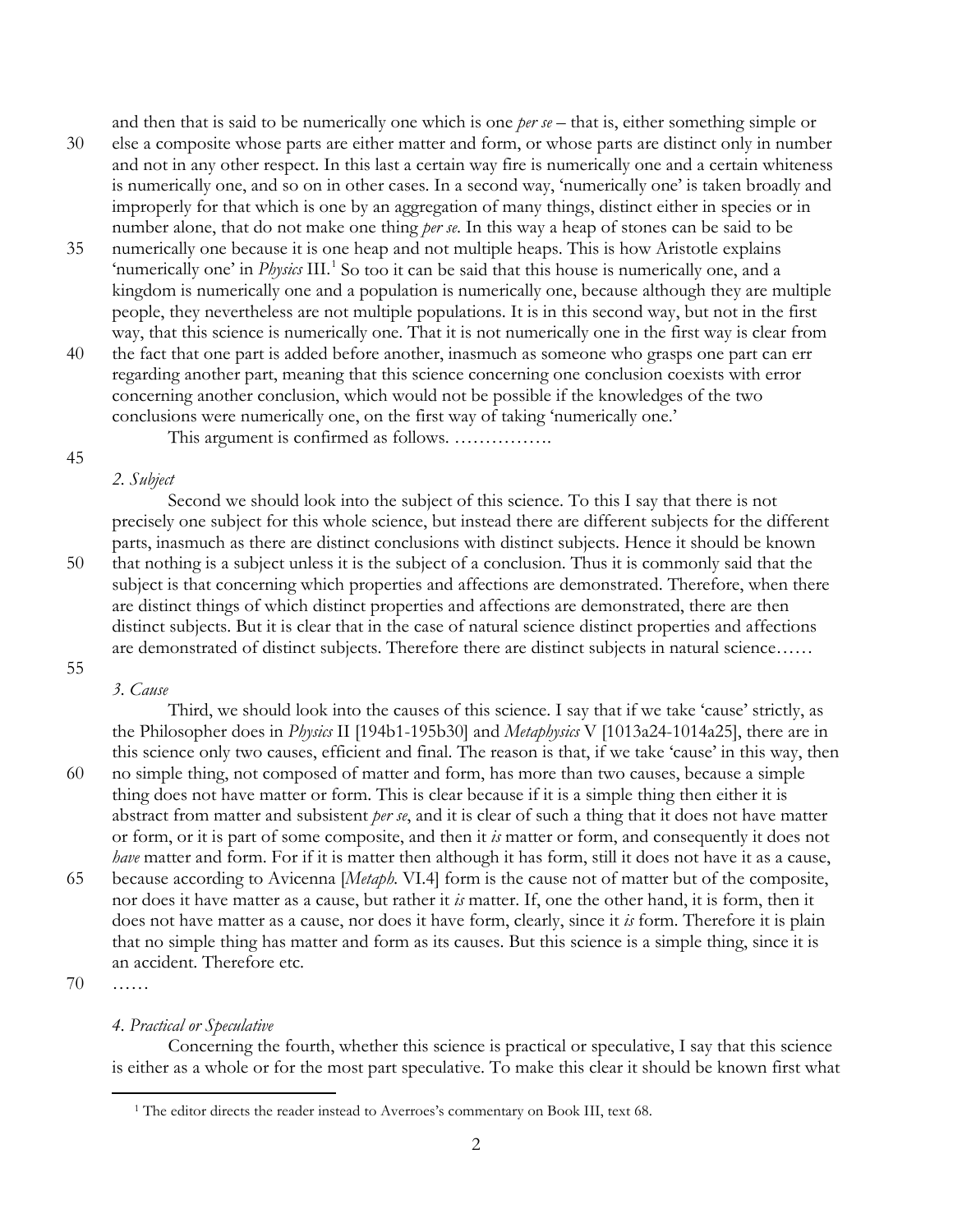75 practice is, and what practical knowledge (*notitia*) is – from these our view will be clear. *Practice*, then, from which we speak of *practical knowledge*, is an operation existing within our power. This description cannot be proved, however, just as neither can the signification of any word, but it is clear to those who consider how authors' speak. For everyone takes practice, from which one speaks of practical knowledge, for a human act, calling a human act an act existing within the power of a

80 human being. ……

From this it is clear that natural science, either as a whole or in large part, is speculative and not practical, because either as a whole or in large part it concerns those things that are not our works, such as the earth, the heavens, animals, and the other bodies with which it deals. If, however, it deals with certain of our works, such as our thoughts (which are dealt with in the *De anima*) and

85 sensations – works that are sometimes in our power, and by virtue of which knowledge such acts can be quickly and more easily or better be elicited – then, with respect to this part, natural science is practical. …

## *How to Proceed*

- 90 Now that we have looked into these things, we can look at how in this science we are to proceed, to consider, and to demonstrate. In this regard it should be said that although there are demonstrations *propter quid* in this science, as there are in other sciences, still in order of teaching – which ought to begin from things that are better known to and easier for the community to whom the science is being conveyed – we should proceed from effect to cause and from more general to
- 95 less general that is, from propositions having terms that are more general, and then to propositions having less general terms. This is not to deny that the first thing understood by each of us is something singular. Even so, no singular thing, and indeed perhaps not even the singular things from any one species, are the first things understood by the whole human community that needs to be taught. Instead, some things are known to one group of people and others to another group. In
- 100 contrast, the *general* concepts are known to the whole community, for those concepts are known to each and every group. For instance, one people have knowledge of lions and not horses, whereas others have knowledge of horses and not lions, and yet both groups have the general concept of *animal*. Hence those who want to convey a perfect and complete knowledge of animals should begin with the general concept *animal*, setting out its properties before taking up the case of horses and
- 105 lions. Similarly, with regard to passions one should first reach conclusions about those that can more easily be known by the whole community and then afterwards turn to others that more difficult to grasp.

This notwithstanding, the first thing grasped by each of us is something singular. Nor can anyone grasp the universal before the particular, although perhaps in terms of natural priority the

110 particular is grasped by a confused knowledge before it is grasped by a distinct knowledge. But how this is true will be clear in the treatise on the soul and its thoughts.<sup>[2](#page-2-0)</sup>

This is so notwithstanding what Aristotle says in *Physics* I [184b12-14], that boys first call all men *father*, etc. For the Philosopher speaks there of boys who do not yet have intellectual cognition, but only sensory, which does not concern universals but only singulars – just as the lamb first

- <span id="page-2-0"></span>115 follows all sheep and later discriminates, and yet does not grasp any universal. Thus it is clear that this authority does not show the intellect to be of universals before singulars. So it should be said that just as the intellect first has an imperfect and confused cognition of many things, so too the senses first have an imperfect and confused cognition and later a distinct cognition of one thing apart from another. Thus it follows that general concepts are possessed more easily than proper 120 ones, through an imperfect cognition of singulars, and so one should begin from these, in the order
	- <sup>2</sup> Evidently this refers to part four of this treatise, which was never written. (See next section.)  $\overline{a}$ 
		- 3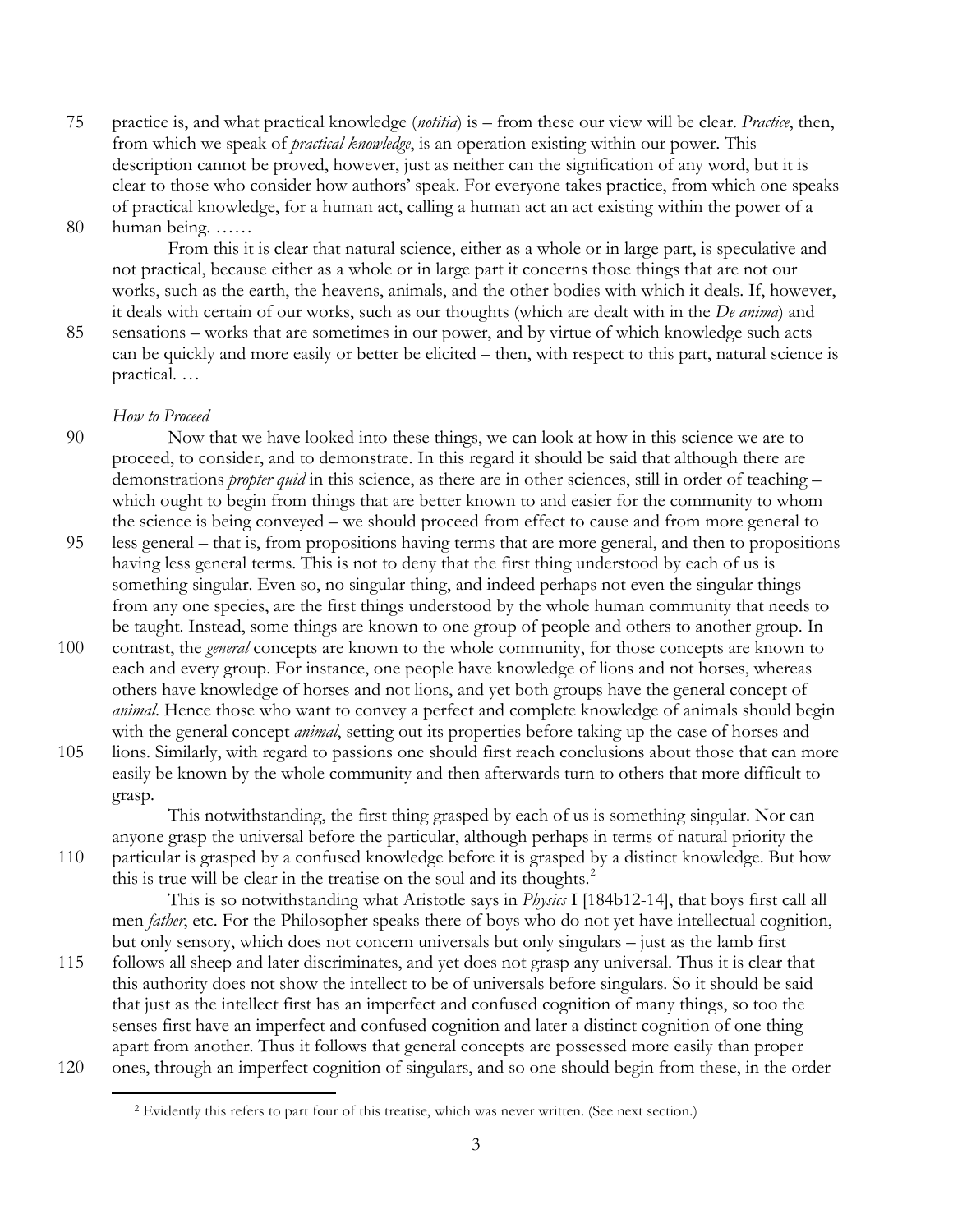### of teaching.

With these preliminaries set out, we can move on to the main issue.

## *Division of the Treatise*

125 Of the things that are, some are simple and some are composite. Of simple things, some lack all composition of any sort of parts. Belonging to this kind are abstract intellectual substances – namely, the intelligences. Also of this kind are all thoughts and all accidents of the intellective soul, if that soul is indivisible, as many claim to be Aristotle's view.<sup>[3](#page-3-0)</sup> Other things are said to be simple not by lacking all sorts of parts, but by lacking parts that are dissimilar and of a distinct character. Of this 130 kind are all heavenly bodies, on Aristotle's view,<sup>[4](#page-3-1)</sup> as well as all corporeal accidents, and prime matter,

- and every form. Each of these is one *per se*, although they are composed of parts that are similar and of the same character rather than composed of parts that make a thing be one *per se*, or of parts of reason. The heavens, for instance, are composed of parts that do not differ in character, but they are not composed of matter and form, or from what makes something one *per se*.
- 135 Of composite things, some are composite *per accidens*, and some are composite *per se*. The first kind of composite is one thing *per accidens*, as artifacts are, such as a house, a bed, and the like. The other kind of composite is one thing *per se*, such as fire, air, stone, plants, animals, and human beings. Each of these is composed of matter and form, which are not of the same character but instead more distinct in their nature than are a human being and a donkey. Some composites of this
- 140 sort are animate, such as plants and animals, whereas others are inanimate, such as air and stone. Of animate things, some are animated by a sensory soul, whereas others are not. Of things that are animated by a sensory soul, some are animated by a rational soul, as human beings are, whereas others, such as brute animals, are not.
- The aforesaid division gives rise to the parts of this treatise. The first part will concern the 145 general conditions of all natural things that are more well-known and easily known. The second part will concern the heavenly bodies and their properties. The third will focus on inanimate bodies and their passions. The fourth will teach about the body animated by a rational soul and its accidents. The fifth will concern other souls and their properties. The sixth will concern plants and their powers.<sup>[5](#page-3-2)</sup>

150

<sup>3</sup> Ockham himself, for example, at *Summa logicae* I.45.

<sup>4</sup> See Averroes, *In Phys*. VIII.79.

<span id="page-3-2"></span><span id="page-3-1"></span><span id="page-3-0"></span><sup>5</sup> This ambitious table of contents justifies Ockham's pledge, in the prologue, to attempt an *opus magnum*. As it happened, he completed only the first four chapters of Book 1, corresponding to the first four books of Aristotle's *Physics*. The remainder of the work would presumably have paralleled other parts of Aristotle's work in natural philosophy, in particular the *De caelo*, the *De generatione*, the *De anima*, the *De sensu*, and the inauthentic *De plantis*.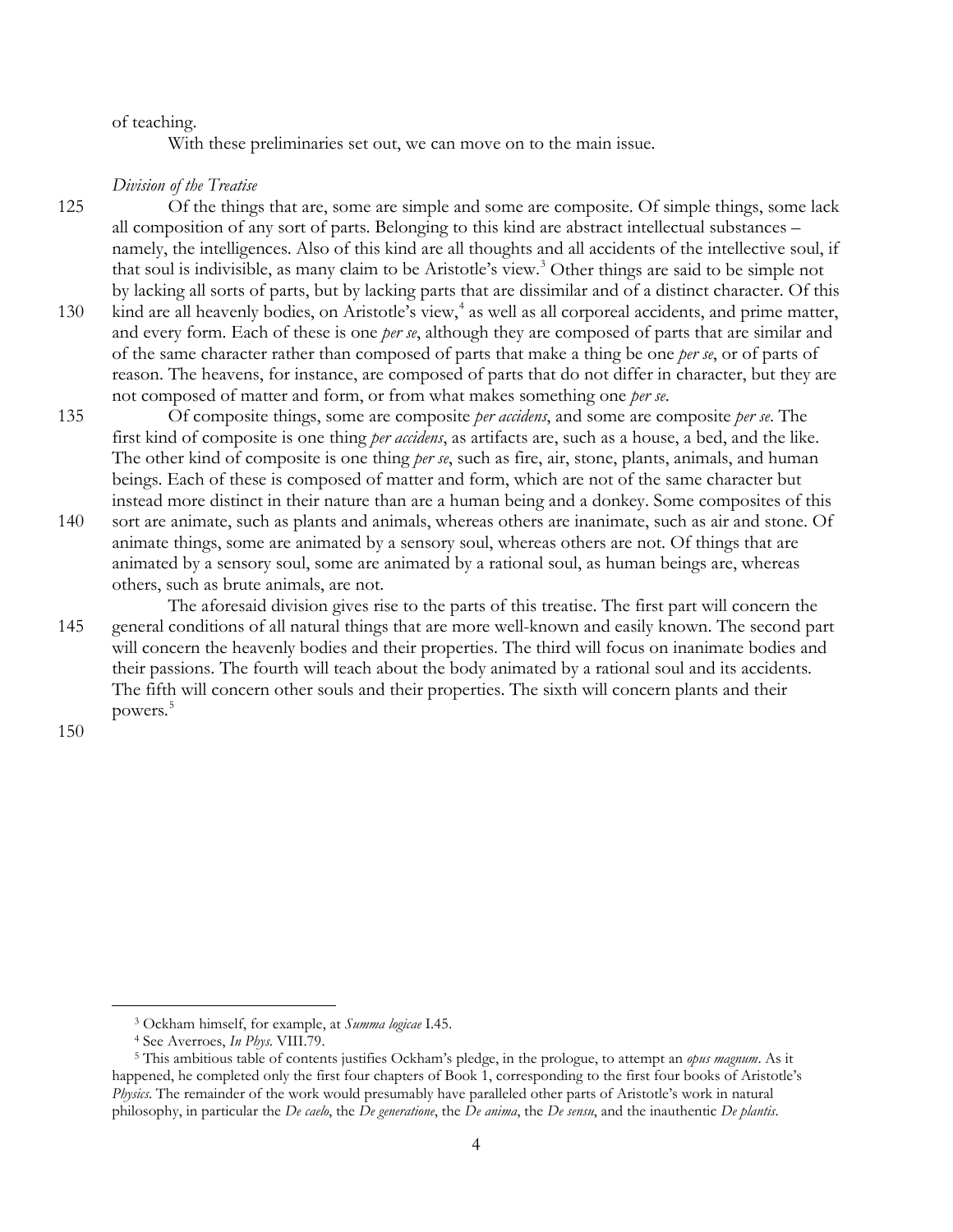## Book I. Matter, Form, and Privation

#### *Chapter 1. That matter and form exist and are distinct*

Every composite is composed of parts without which it cannot exist, and depends on causes 155 without which one part of the composite is not united to another. So since natural science must consider composite things, it follows that a consideration of natural science involves a composite's parts and causes. Now the *per se* parts of a composite are matter and form, which are called its principles and causes. Therefore it is the concern of natural philosophy to teach about both matter and form.

160 Now concerning matter and form there are many things to ask. First it should be shown *a posteriori* that they exist, since we cannot prove this *a priori*. That they exist and are distinct is proved through natural generation. For we see that certain bodies are naturally generated and corrupted – such as animals, plants, fire, air, and the like – things that are sometimes generated and sometimes corrupted. But nothing is generated from nothing (*ex nihilo*). Therefore in every generation there is

165 something presupposed. But what is presupposed cannot be an extrinsic presupposition, entirely distinct from the thing generated, for if it were something extrinsic entirely distinct from the thing generated, then the thing generated would not be said, on its account, not to be made from nothing. For example, if fire presupposes earth that is entirely distinct from the fire, then the fire would not be said, on account of the earth, not to be made from nothing. Therefore it is clear, since everything 170 generated is not made from nothing, that every generation and every generated thing presupposes

something that is not entirely distinct from the thing generated. It should be asked about this presupposition whether it is the very thing generated or a part of it, in which case it is not entirely distinct from the thing generated. It cannot be said that it is the thing generated, since then the same thing would presuppose itself, and so the thing generated

175 would exist before its generation. So it follows that what is presupposed by the thing generated is a part of the thing generated. But if it is a part, then belonging to that same generated thing is another part that enters into composition with this presupposed part. Therefore belonging to every thing naturally generated are two parts – one of which is presupposed by the generation, which is called *matter*, and another that is not presupposed, which is called *form*. Therefore on account of natural 180 generation we need to posit matter and form, both that they exist and that they are distinct.

This argument is grounded in the principle 'nothing is made from nothing,' which the philosophers<sup>[6](#page-4-0)</sup> posit as a principle granted by all and accordingly known. Because of this no philosopher has dwelled upon proving this principle. Even so, I will offer a plausible argument<sup>[7](#page-4-1)</sup> that nothing is made from nothing. First, though, we should look at how philosophers understand this

- 185 proposition. Here we should know that something is said to be made from nothing when some necessary effect presupposes nothing as a part or a subject of that effect – even if it presupposes something as an efficient cause. So if the sun right now were to cause heat without any subject, it would truly be said to make heat from nothing – even if that effect, the heat, presupposes something, namely the sun that heats it. For since that heat does not presuppose the sun as a part or
- 190 subject of the heat, the heat would thus be said to be made from nothing. Therefore to prove that nothing can be made unless something is presupposed by it as a part or as its subject is to prove that nothing is made from nothing.

I prove from experience that nothing can be made unless it presupposes something as a part

<sup>6</sup> See Aristotle, *Physics* I.4, 187a26-b1.

<span id="page-4-1"></span><span id="page-4-0"></span><sup>7</sup> Ockham uses the verb 'persuadebo' , signaling that he does not think he can *demonstrate* this principle, but only support it through a weaker, dialectical argument – an argument whose premises are not self-evidently true but merely plausible.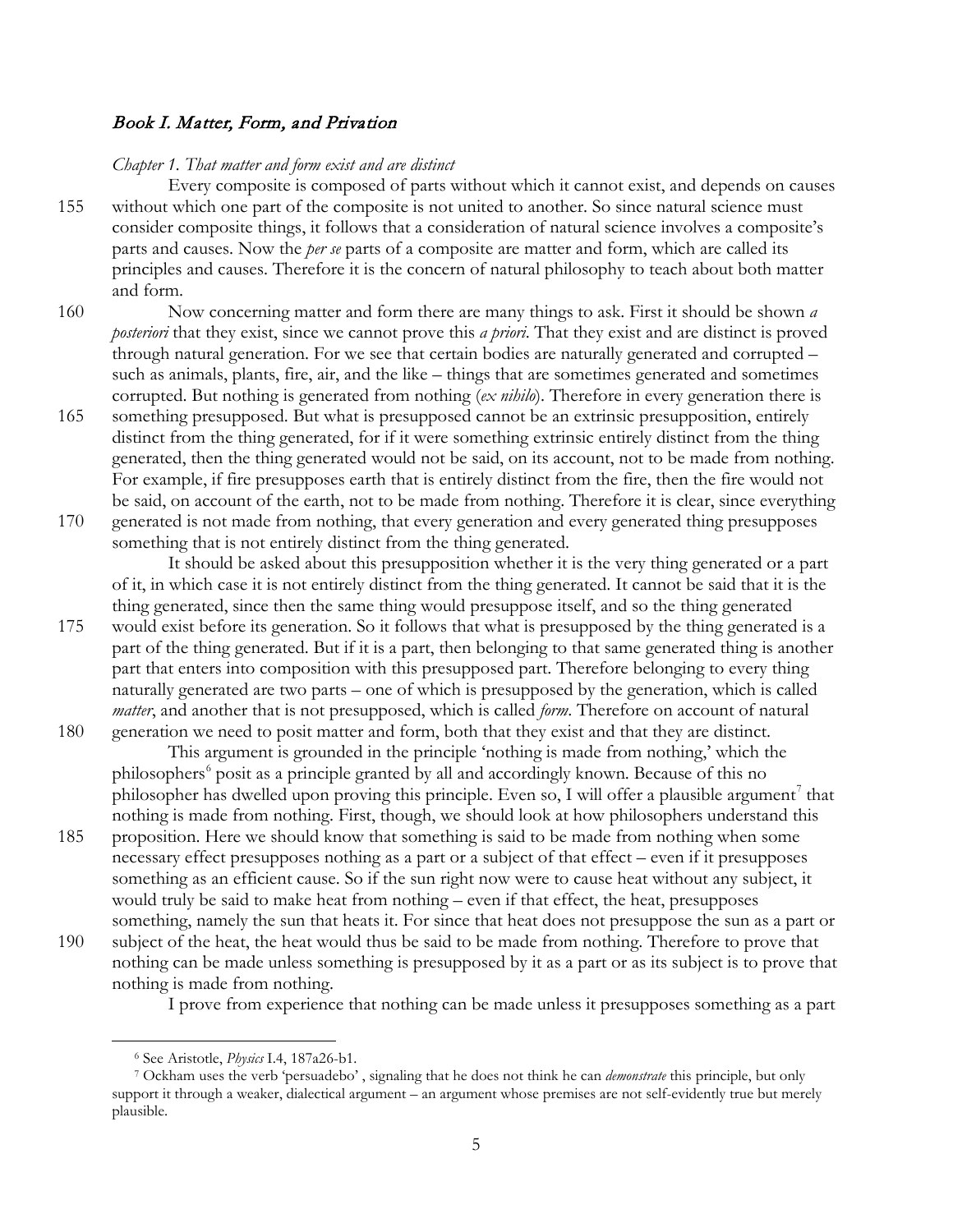or as its subject. For we see that nothing is ever made unless (1) some preceding thing is destroyed 195 or corrupted (just as fire is generated when earth or wood is corrupted, and likewise air is generated when fire is corrupted) or (2) it is made in something else, with nothing else's being destroyed (just as the sun illuminates air, without destroying or corrupting anything else, and likewise a sensation is made in vision without destroying anything). Now if (2) something is made into something without any destroying of a thing, it is clear that this effect presupposes something as its subject, and 200 consequently it is not made from nothing on this construal of 'being made from nothing.'

On the other hand, if (1) something is made when another is destroyed, then still it is made from something and not from nothing. I prove this, because if something is made when another is destroyed, then that would never be made unless the other were destroyed, just as we see through our senses that fire is never made anew unless when something else is destroyed and ceases to exist.

- 205 Then we should ask: either (1a) that thing is totally destroyed, so that nothing of it remains in the generated fire, or (1b) something from it remains in the generated fire (which is what one has to say if it remains, since it cannot remain anywhere else). If one says the second (1b), that something remains in the generated fire, then it is certain that what remains is not the fire itself, for then that fire would exist before its generation. Therefore it is part of the fire, and we have the intended
- 210 conclusion, that the generated fire presupposes something as a part. If, on the other hand, (1a) nothing of what is destroyed remains, then the fire could have been made regardless of whether the other thing was or was not destroyed. The opposite of this is clear from experience. The proof of this inference is that every effect can sufficiently be made by its causes when they are disposed in the proper way and brought close and there is no intervening impediment nor any stronger
- 215 countervailing agent. But the thing's being destroyed is not, according to you, a cause of the fire's being produced, nor is there an intervening impediment, nor a stronger countervailing agent. Therefore it can be made regardless of whether the thing was or was not destroyed – which appears false to the senses.<sup>[8](#page-5-0)</sup>

220 *Chapter 2. How matter and form relate to generation*

Having shown that matter and form should be held to be things  $(rei)$ ,  $\frac{9}{2}$  $\frac{9}{2}$  $\frac{9}{2}$  and that they are distinct, we should now see how they relate to the generation of natural things. Now Aristotle holds that they are the principles of natural things, both in becoming and in existing. For from the very fact that they are parts of the thing generated they are its principles both in becoming and in 225 existing, because a thing cannot come about nor exist without its essential parts, which is what

matter and form are.

Matter is a principle of generation – either of a thing's becoming or of the thing when it is made – in the following way: that first it is deprived of the form that it is suited to receive and then it receives that form, is informed by it, and with it constitutes the whole generated composite. For 230 this reason not only matter and form are held to be the principles of natural generation, but also *privation* is held to be a third principle of every natural generation, and also of artificial generation. This is proved from the fact that principles are contraries, but this contrariety can occur only according to privation and possession. Therefore the principles stand as privation and possession, and accordingly privation is a principle. That principles are contraries is clear inductively, since it is 235 not the case that anything is made from anything else, indifferently; instead, only contrary is made

<span id="page-5-1"></span><span id="page-5-0"></span>

<sup>8</sup> On this argument see Pasnau, *Metaphysical Themes* pp. 25-26.

<sup>9</sup> In general, *res* is a very broad and vague term that means simply a *thing*. But Ockham – like many other authors from this period – uses r*es* as a technical term for an entity with the fullest ontological standing. Often, below, when I think it bears that technical sense, I leave *res* untranslated.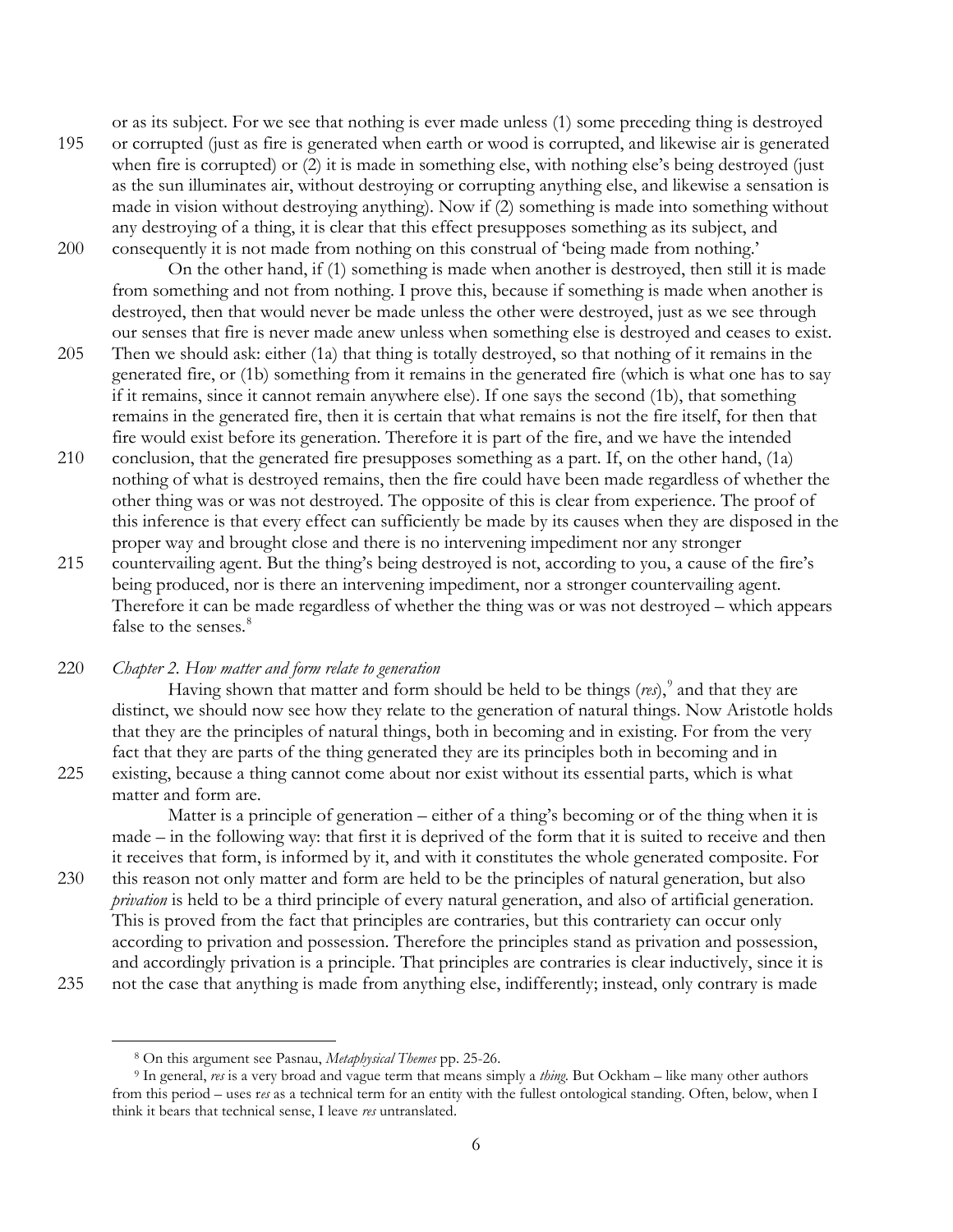from contrary, as is clear inductively.<sup>[10](#page-6-0)</sup> Therefore principles are contraries.

It should be known, however, that 'privation' here is taken broadly for a contrary and for a privation understood strictly. Thus one of two contraries is said to be the privation of the other on account of the formal incompatibility of the one contrary to the other. It is by so taking 'privation'

- 240 that a privation is held to be a principle. This is proved as follows: if something is generated, the matter either does or does not prepossess the form of the thing generated. If it prepossesses it, then the thing generated exists before its generation, which is impossible. If it does not prepossess it and can possess it, then it is deprived of that form. Therefore without privation there is no generation.
- Therefore matter, form, and privation are principles, and a definition expressing the real 245 meaning (*quid nominis*) of 'generation' and 'thing generated' ought to define 'generation' as *the existence of a thing whose matter was first deprived of the form that it now for the first time possesses* and define 'thing generated' as *an existent thing whose matter was first deprived of the form that it now for the first time possesses*. Thus these three – matter, form, privation – are put into the definition both of 'generation' and of 'thing generated,' and for this reason they are said to be principles. In contrast, time, efficient cause, 250 and final cause are not mentioned, nor are they said to be principles, as we now use the term
- 'principle,' since they are not put into a definition expressing the real meaning of 'generation' and 'thing generated.'

## *Chapter 3. Privation*

255 Now that we have seen that matter, form, and privation are principles of generation and of the thing generated, we should look at each of these individually, beginning with privation. Here we should realize that the term 'privation' is taken in various ways by different authors and in different places. In one way, the privation is said to be the form that is to be cast out when another is introduced. When so understood, one contrary form is the privation of another, and one substantial 260 form is the privation of another when those forms cannot coexist in the same matter. Thus blackness is the privation of whiteness, and vice versa, and likewise the substantial form of fire is the privation of the substantial of air, and vice versa. In another way, the privation is taken as the *subject*, with the result that the term 'privation,' when so taken, signifies altogether the same thing as does 'the thing deprived,' and does so in the same way, and the two are predicated of one another. 265 ….

## *Chapter 4. Privation is not a thing other than matter, form, and the composite.*

Having set out the above distinction regarding the term 'privation,' we should look at how privation should be held to be a principle of natural generation. But first it should be shown that 270 privation is not anything imaginable outside the soul distinct from matter, form, and the composite. Instead, whatever is intelligible in external reality when a thing is generated is either matter, or form, or the composite – unless perhaps you want to say that beyond these there is *accident*. But it is clear that an accident is not the privation that is the principle of a substance's generation.<sup>[11](#page-6-1)</sup> That privation is not anything distinct from matter, form, and composite can be proved first by reason and second 275 by authority.<sup>[12](#page-6-2)</sup> By reason, as follows.

<span id="page-6-0"></span>

If privation were something distinct from the three just mentioned, it would have to be in matter, according to the claim of those who claim that privation is distinct from matter and form.

<sup>&</sup>lt;sup>10</sup> That is, by running through examples, an exercise Ockham leaves to the reader. As a first example, think of heat's coming from cold.

<span id="page-6-2"></span><span id="page-6-1"></span><sup>11</sup> Chapter 3 had already allowed that blackness and whiteness might be privations. But these are not the sorts of privations at issue in this treatise.

<sup>12</sup> See Chapter 6.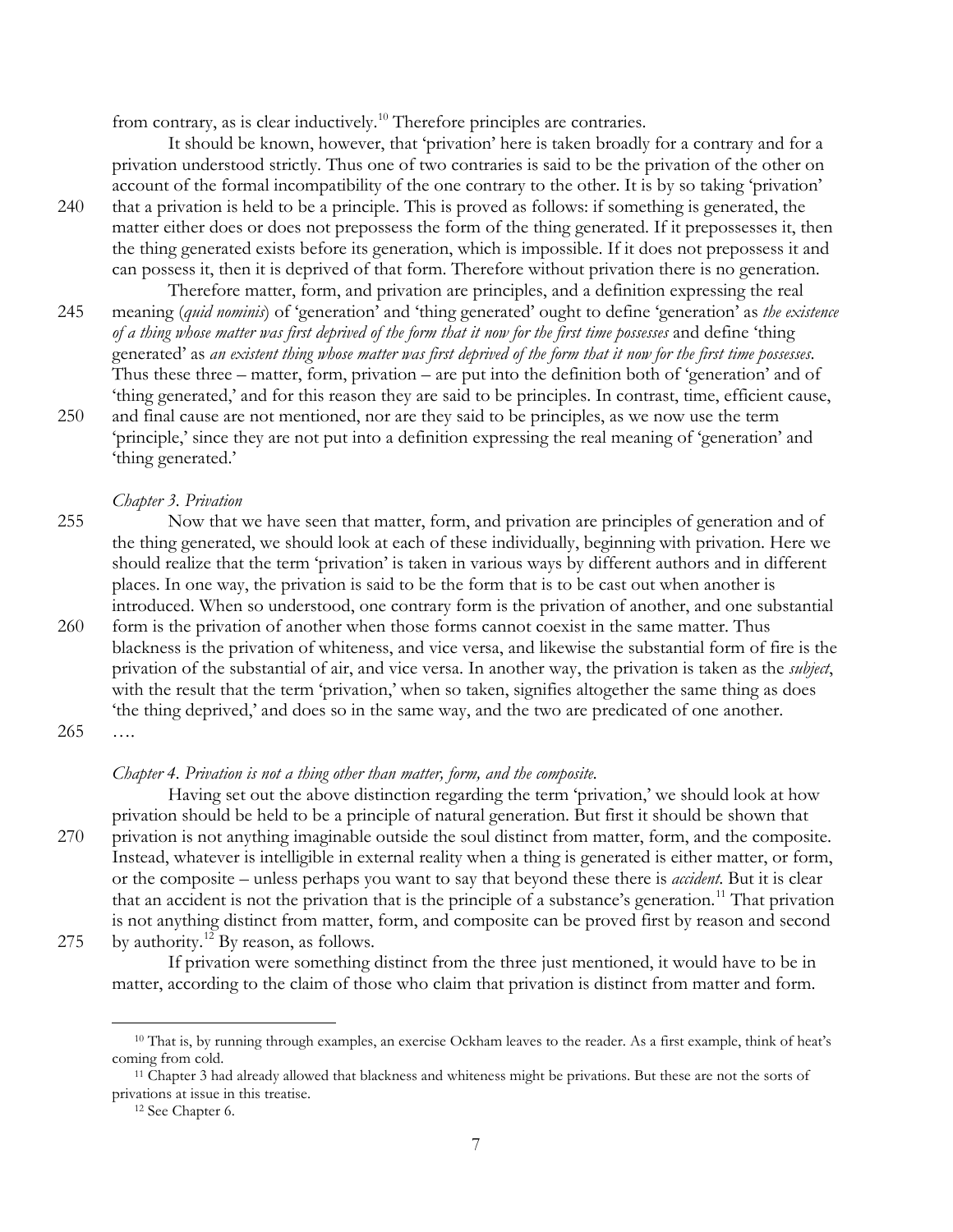But privation is not in matter, because if it were then, since there is a distinct privation for each distinct form (according to those who take this view), and given that one privation is removed 280 without another, inasmuch as one form is introduced without another, it would follow that there would be infinitely many such things in matter. But this is absurd, since there is no infinity in the

natural world, speaking of infinite things that are distinct in their own right, not making one thing per se.<sup>[13](#page-7-0)</sup>

Also, if privation were in matter, then since no privation is coeternal with matter, it would 285 follow that matter is at some time *deprived* of this privation, and that it will be deprived of that [second-order] privation by the matter to come. As a result, the form that is to come would not only expel the privation but would introduce the privation of the preceding privation, which does not seem intelligible.<sup>[14](#page-7-1)</sup>

Also, if privation were distinct, outside the soul, from matter, form, and the composite, then 290 it would be either nothing or something. Not nothing, because that which is nothing is distinct from nothing, since the same and distinct are distinctive features *(differentiae)* of being.<sup>[15](#page-7-2)</sup> If it is something, then privation would be form, since the only *res* in matter is form.

But perhaps you will say that privation is not anything positive but is rather negative, and is in matter as something negative rather than positive. This, however, does not work, because I ask: 295 either privation is something or it is entirely nothing. If it is something, the prior arguments go through. If it is altogether nothing, then it is not in matter, because that which is altogether nothing is in nothing, since it is impossible for what is altogether nothing to be in anything. From this it further follows that privation is not a principle of generation, since what is altogether nothing is the principle of nothing. Therefore it should be said that privation – in whatever way it is distinct from 300 matter and form – is not anything in the natural world outside the soul. Instead, the privation that is outside the soul is either matter, according to one signification, or is the form to be expelled, according to another signification.<sup>[16](#page-7-3)</sup>

## *Chapter 5. In what way privation is a principle distinct from matter and form*

305 Therefore, since privation is not something distinct from matter and form, we should look at how privation is a principle and how it is a principle distinct from the [other] two, matter and form, since Aristotle posits three principles: matter, form, and privation [*Phys.* 189b30-190b17].

For if privation is taken for the form to be expelled, it is easy to see how it can be a principle of natural generation – not *per se*, to be sure, but *per accidens*. Even so, such a privation is not a 310 principle for every generation, because there are some generations where no form is expelled but only introduced. This is clear in the case of accidental generation – for instance, in the cases of illumination, sensation and many others. There is more of a doubt, however, with respect to the generation of substance, but this will be worked out in its place [ch. 17]. However, in the case of generation that occurs with the corruption of another form, the form that is cast out (abiecta?) can 315 be called the principle of generation, not because it is a cause or part of a real generation outside the

<span id="page-7-0"></span>

8

<sup>13</sup> The 'no real infinity' claim is commonplace among medieval authors, but Ockham has to qualify it here because elsewhere he rejects the Aristotelian potential parts doctrine, even while embracing the infinite divisibility of matter. This leaves him with the view that, within each substance, there is a real infinity of material parts – a consequence he here seems to tolerate because those parts are *unum per se*. See Pasnau, *Metaphysical Themes* §26.2. My argument there, especially in note 6, would have been strengthened by citing this passage.  $\overline{a}$ 

<span id="page-7-1"></span><sup>14</sup> Perhaps the point is that we cannot make sense of the idea of a second-order privation – the privation of a privation. 15 That is, only *beings* are eligible for sameness and distinctness. But if nothing is not distinct from anything, then it is

<span id="page-7-3"></span><span id="page-7-2"></span>not distinct from matter, form, and the composite.

<sup>&</sup>lt;sup>16</sup> These are the first two meanings of 'privation' described in Chapter 3.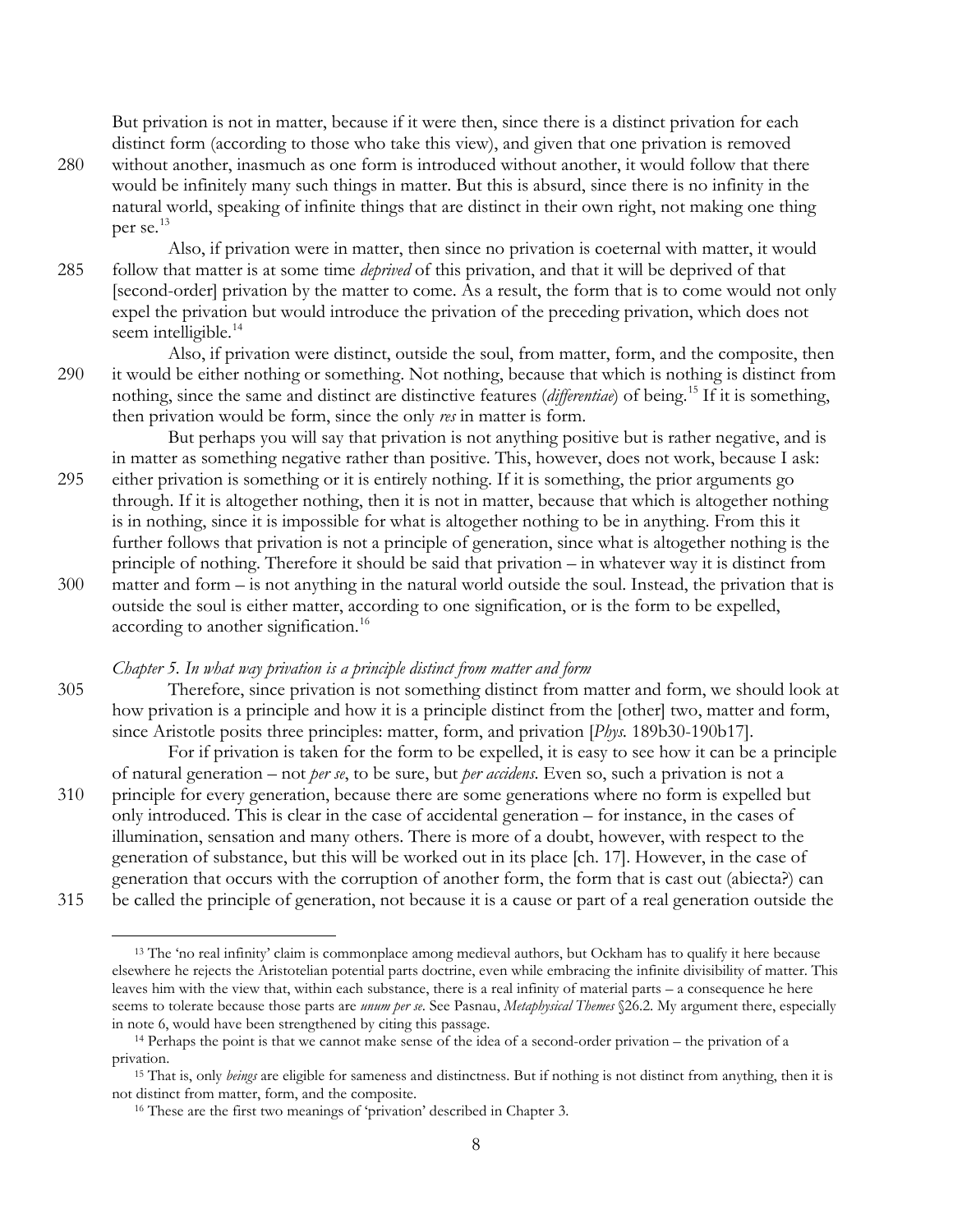soul, or a part of the thing generated, but because from its expulsion generation begins to be, in such a way that, when it is expelled, there is then first a generation and a thing generated. And if such a generation that is distinct from the generation that can occur without the expulsion of a form needs to be defined by a definition expressing its real meaning (*quid nominis*), the name will be imposed of

- 320 the form that is to be expelled or that has been expelled, and so it will be a principle not *per se*, constituting the essence of the thing generated, but *per accidens*, necessarily preceding the thing generated, as something to be received in a definition expressing its real meaning. Further, if the privation is taken from the subject then it is easy to see how it is a principle, given that the subject is a principle.
- 325 The difficulty concerns how it is a *third* principle, distinct from matter and form. In this regard it should be said that we should not imagine that, beyond the form to be expelled there is some third thing, as a *res*, distinct in any way from matter and form, that is a third principle, either *per se* or *per accidens*. Nor does Aristotle intend this, in positing three principles, as will become clear [ch. 6]. Instead, with respect to the number of *res*, there are two principles of which one, the subject, is
- 330 that which at first is necessarily deprived of form and afterwards possesses it. Given that this subject necessarily, in order to be the subject of generation, must first be deprived of form and afterwards possess it, it accordingly can be named by two names, one positive and the other privative, having distinct definitions. These two names, together with the name 'form,' ought to fall into the definition of 'generation' and 'thing generated,' so that 'principle' is truly predicated of three non-synonymous 335 names, each of which ought to be placed in the definition of 'generation' and 'thing generated.' For
- each of the following is true: 'matter is a principle;' 'form is a principle;' 'privation is a principle.' ….
- *Chapter 6. The Philosopher's intention regarding this issue* 340 ….

*Chapter 7. Objections and their solutions* ….

345 *Chapter 8. Matter and form as* per se *principles*

Suppose, given the above, and given the claims of the Philosopher, that matter and form are *per se* principles of both generation and the thing generated, and that privation is a *per accidens* principle, in the sense that matter is deprived of a form before having it through generation. Now we should look at the number of principles – how many there are. My plan is strictly to discuss 350 matter and form, since it will be clear from what has been said that we should speak in parallel terms

- about privation. So I say that although Aristotle held that in a way there are three principles and in a certain way only two, still he did not mean this as it sounds *prima facie* and as many moderns understand it.[17](#page-8-0) For he did not hold that there are a certain two that are the first principles of *every* generation and thing generated, while claiming that there are some principles posterior to the first
- 355 principles. Rather, he meant that for each generation and each thing generated there are two first principles *per se*, namely matter and form. For different things generated, however, there are different first principles, so that for each thing generated there are two first principles, namely the matter and form of that generated thing. And so there are distinct first principles for this generated thing and that one, even if, as will be said later [ch. 12], some one same thing is sometimes the principle of 360 different composed, generated things that stand in succession to one another. But then how does
- <span id="page-8-0"></span>the Philosopher say that there are only two principles? It should be said that this is true:  $\overline{a}$

<sup>&</sup>lt;sup>17</sup> The editors cite Giles of Rome here.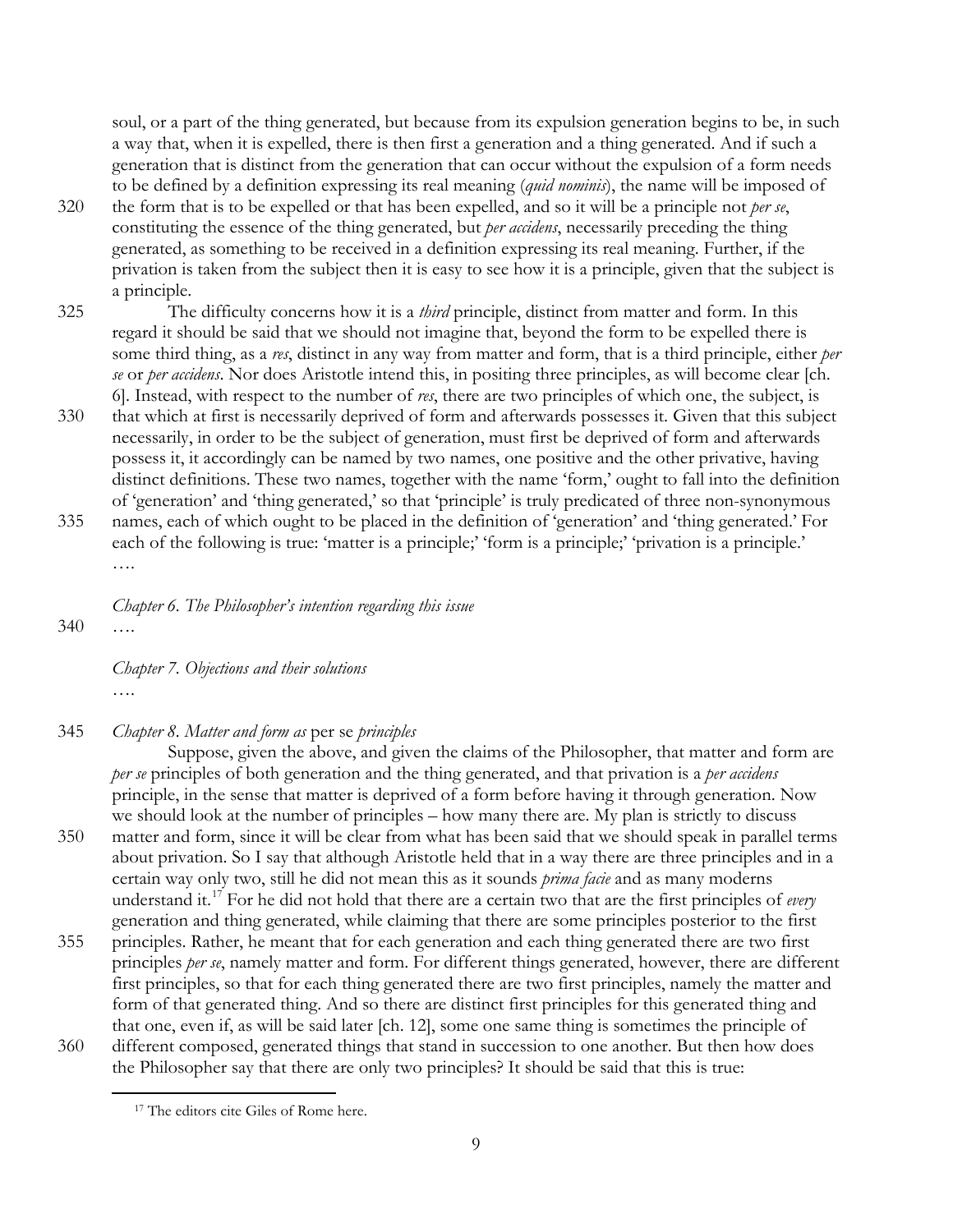*For each single generation there are only two principles* since each individual case is true, namely: *For this generation there are only two principles*

365 and

 $\overline{a}$ 

## *For that generation there are only two principles*

and so on for the individual cases. Still, it is consistent with this that there are more principles than two speaking absolutely, since, for as many generated things as exist at once, there are that many principles and more, since that is there are twice as many principles *per se*. This is what the

- 370 Philosopher has in mind. (Alternatively, it should be said and this amounts to the same thing that there are only two kinds (*genera*) of principles *per se*, namely matter and form, so that each one of the *per se* principles is either matter or is form. But these kinds are not principles of external things but are common names for the principles of things, names that vary in step with how the generated things vary. $^{18}$  $^{18}$  $^{18}$ )
- 375 These claims should be more than just recited they should also be proved. And they are proved, as follows. *For as many generated things there are that many principles* etc., because *per se* principles are either singular or universal. If they are singular, it is clear that one singular form is in one generated thing and another in another, and so for as many generated things there are that many forms in them, and these forms are their *per se* principles.
- 380 If it is said that those *per se* first principles are certain universals common to all singulars, then on the contrary:

[a] According to Aristotle, in *Metaphysics* VII [1038b7-9], no universal is a substance. Therefore no universal is a *per se* principle of any singular.

[b] Also, the *per se* first principles of singulars are themselves singulars. Therefore they are not 385 universals.

[c] Also, although that prime matter that is a first principle precedes the generated thing, nevertheless the form that is a first principle does not precede the generated thing. But if it were something universal then it would precede the generated thing. Therefore that principle is not a universal.

- 390 [d] Also, the form that is a *per se* first principle of something generated has its existence through generation. Therefore it does not precede it. But the universal does precede; therefore etc. [e] Also, change *per se* occurs with respect to first principles. But those who postulate universals outside the mind say that there is no change with respect to universals except *per accidens*. Therefore the first principles are not universal.
- 395 Therefore since the Philosopher expressly rejects the view that takes universals to be substances, from which it follows that we should reject the view taking universals to be the principles of substances, it should be said that principles are not universals but rather singulars that are numerically distinct in different things. Hence this form of this generated thing is the first principle of this generated thing, and that form of another generated thing is the principle of that
- 400 one. And so it is for matter, since my prime matter is distinct from yours, and so on in other cases. Still, for each generation two first principles suffice, namely matter and form. But for a distinct generation distinct matter is required (if it is simultaneous with the other generation),<sup>[19](#page-9-1)</sup> as is a distinct form.

<span id="page-9-0"></span><sup>&</sup>lt;sup>18</sup> This parenthetical remark shows Ockham at his most fastidious. He might have just said right away that there are two *kinds* of principles, but he prefers his original linguistic formulation, despite its complexity, because it avoids the temptation to rarify *kinds* as some further basic principle.

<span id="page-9-1"></span> $19$  If the two generations in question are non-simultaneous, then it might be a sequential case of one thing's corruption leading to another thing's generation. In that case the matter would be the same.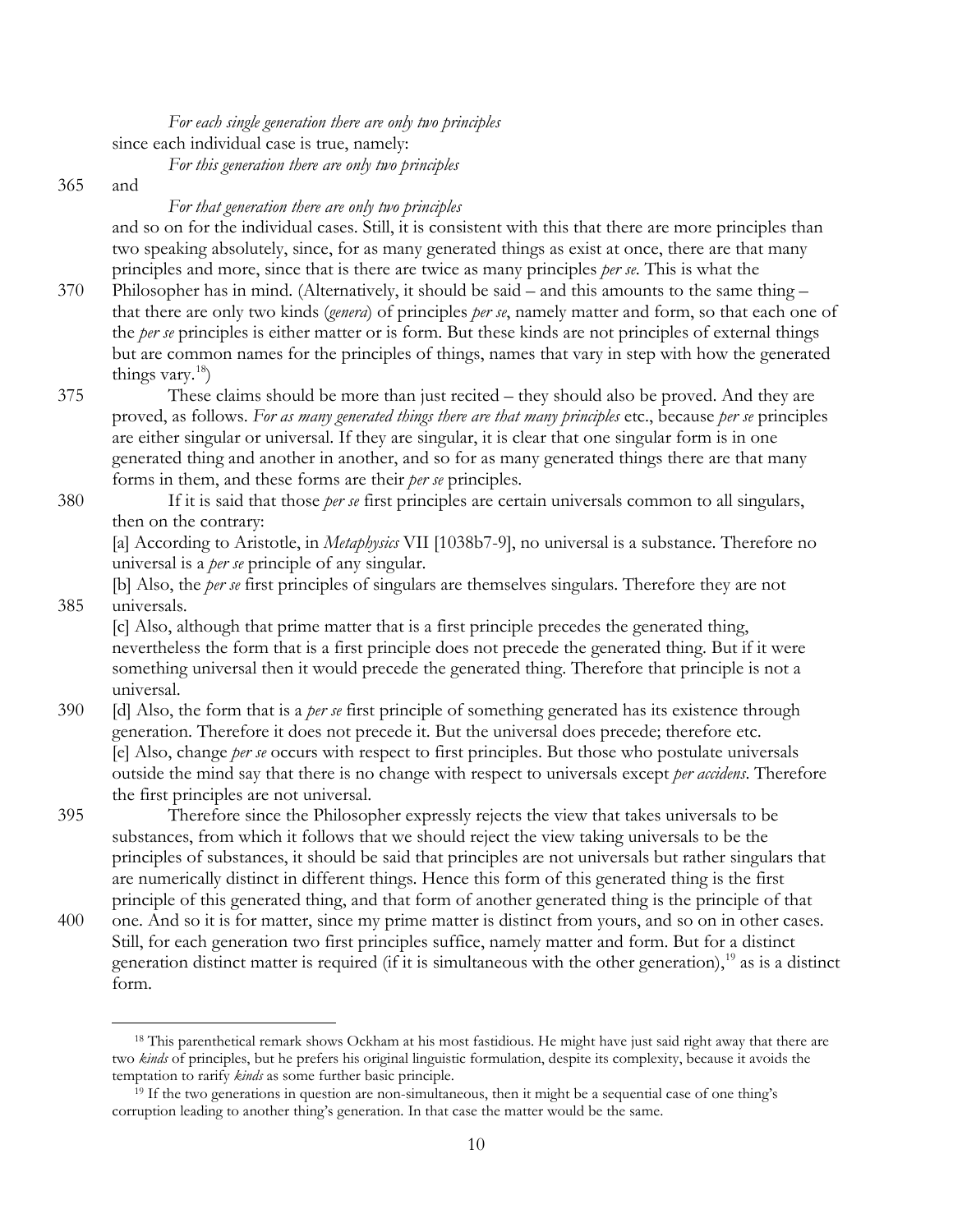Thus it is clear, logically speaking, that we should concede this: 405 *For each generation and generated thing there are only two principles* namely, matter and form, since each individual case is true. But this is false: *There are only two principles for every generation and generated thing* because every individual case of this affirmative claim (*exponentis*?) is false.

410 *Chapter 9. An overview of matter and its properties*

After having asserted and shown that there are two principles, matter and form, and having said what privation is and how it is a principle, we should now discuss matter and form in particular: what they are, and also their properties. First, matter. With regard to matter one should know that it is a certain *res* actually existing in the natural world, one that is potentiality for all substantial forms,

- 415 having no form that necessarily and always exists within it. And if one picks out any one substantial form, this matter can be deprived of it and can possess it, according to how an agent sometimes causes that form within matter and sometimes does not. And so it should not be imagined that matter is something that is of itself only in potentiality, in the way in which a future whiteness is only in potentiality, but rather it is of itself truly actual. Accordingly, there is no power through which it
- 420 can be in potentiality for existing in the natural world, but rather it is always actual in the natural world, even if it is always in potentiality for a form of which it is deprived. Indeed, it is of itself ingenerable and incorruptible, and there is no power through which it is able not to exist. And thus it does not possess its proper existence from a form; rather, it is a certain entity that is not distinct from a certain existence. This existence or entity is deprived of another existence or another entity
- 425 that it can receive namely, form in such a way that it receives nothing beyond form. For it should not be imagined that a form causes something else in matter, as if the matter receives from the form a certain existence in between matter and form. Rather, the matter receives that form and the existence that is really the form, and receives nothing else. These two partial existences or partial entities constitute or make one whole or, more properly speaking, they are two parts of one being or 430 one total existence that is the whole composed from them.

Matter receives in succession distinct forms and distinct formal existences that really are those forms. This matter is numerically one in the thing generated and the thing corrupted, although in distinct generated things existing at the same time there are distinct matters that are altogether of the same character and can make numerically one matter in the way in which two waters that are

- 435 separate from one another can be united and can make numerically one water. Thus the prime matter of a human being and the prime matter of a donkey can be transformed from the substantial form of a human being and donkey to the substantial form of air or fire or of another body that can be united and make numerically one thing. If that happens then in the same way those conjoined matters make numerically one matter.
- 440 This prime matter, although it is a true *res* existing in the natural world, is nevertheless not graspable by sense or intellect through a cognition that is simple and proper to it. Instead it is intelligible only through analogy to form – that is, it can be cognized only through a knowledge that has been compiled under form – because matter is a certain entity that stands to substantial forms just as a subject stands to the different qualities that it receives or can receive successively, and just 445 as the same body can successively exist in different places.

### *Chapter 10. That matter is an actual entity*

That matter is a certain actual entity is clear, because that which does not exist can be a part or principle of no being. But matter actually is a part and principle of a composite being. Therefore 450 it is actually an entity in act.

11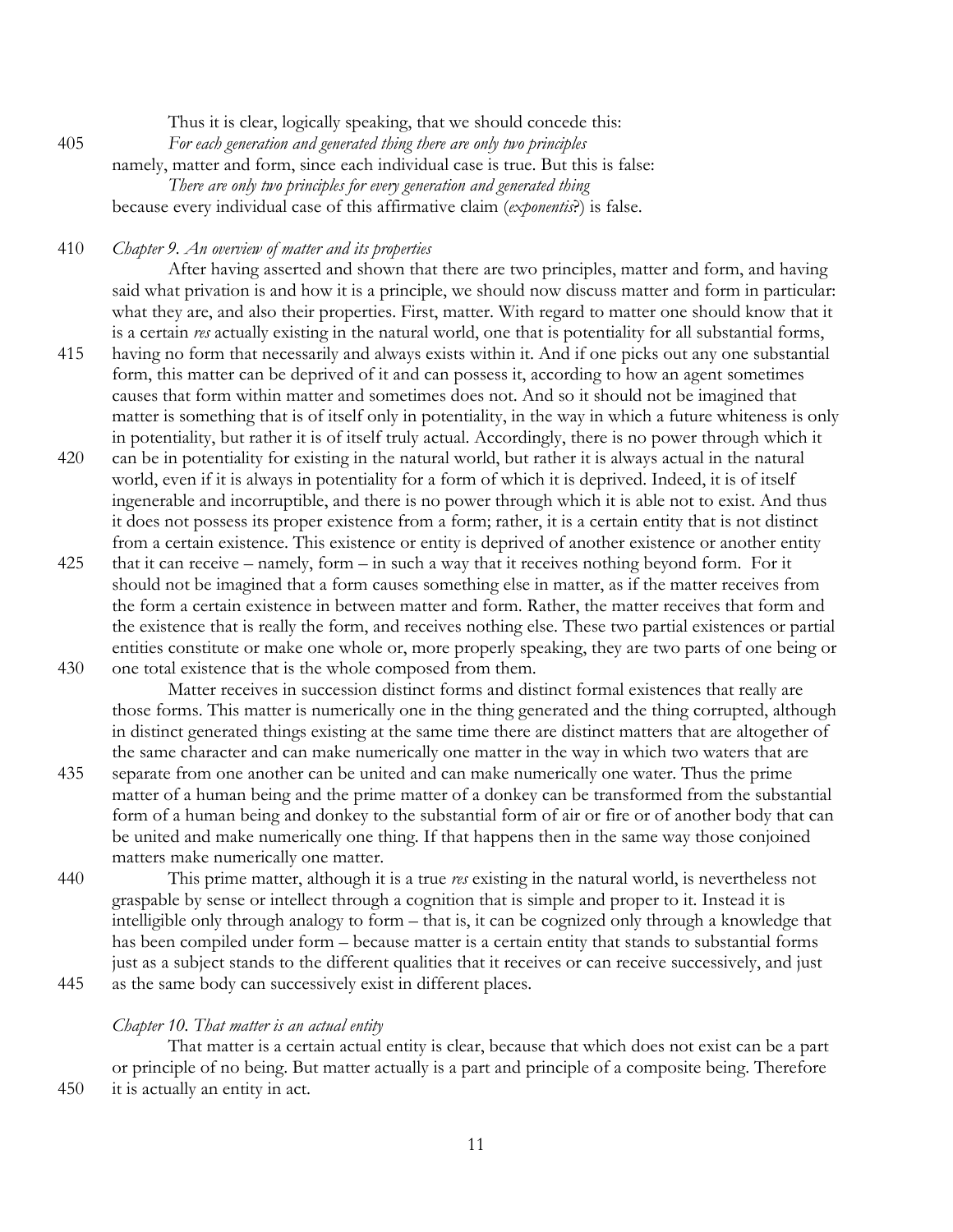Further, every substance is in act in the natural world.<sup>[20](#page-11-0)</sup> But matter is a substance, since it is a part and principle of substance, and that which is a substance is composed only of substances, according to the Philosopher.<sup>[21](#page-11-1)</sup> Therefore matter is truly in actuality.

Further, that which is not in actuality but can be in actuality can be produced and exist anew. 455 But matter does not exist anew, because then it would not be presupposed in generation. Therefore matter is truly in actuality.

Further, if matter were not in actuality, then this would be only because matter never exists without form. But just as matter never exists without form, so form never exists without matter. Therefore for the same reason that matter is said not to exist in actuality – because it never exists 460 without form – for the same reason form would be said not to exist in actuality, because it never exists without matter. The consequent is false; therefore so is that from which it follows.

But you will say that [i] this goes against the intention of the Philosopher and the Commentator, who say that matter is sustained by capability (*posse*).<sup>[22](#page-11-2)</sup> Therefore matter or the substance of matter is a certain potentiality. Therefore it is not actuality.

465 Further, [ii] if matter were of itself a certain actuality, then it would not be in potentiality to all actuality, which seems to go against the Commentator [ibid.], who seems to say that matter is in potentiality to all actuality and that it has no actuality of itself.

To clarify this and others like it we should know that 'actuality' is taken in many ways. Sometimes it is taken strictly for an actuality informing something else and attaching to it. Other 470 times it is taken as distinct from existence in potentiality – that is, as distinct from what does not

exist in the natural world but can exist. Taking 'actuality' in the first way, it should be said that matter is in potentiality for every substantial actuality and has no actuality of itself. It is instead pure potentiality, distinguishing potentiality from actuality so understood, because actuality is in this way understood as a substantial form attaching to matter anew. This is how the Commentator

475 understands actuality, and in this way all of his authoritative texts are true. But taking 'actuality' in the second way, I say that matter is a certain actuality – that is, matter is existent in the natural world, nor is it in potentiality for every actuality, since it is not in potentiality for itself.

In this way it should be said to the first [i], that the Commentator says that matter is sustained by capability because the substance of matter is always and necessarily in potentiality for 480 some form, because from the very fact that it receives one form it is in potentiality for another.

And if you ask whether it is not the case that potentiality belongs to the substance of matter, and that matter is its potentiality, it should be said that there is a good sense in which each can be granted, although it should more properly be said that potentiality is the substance of matter – that is, potentiality is the substance that is matter – and matter is potentiality, because matter is a certain 485 potentiality for substantial form, so that potentiality is not some intermediary between matter and form, but matter is the very potentiality that can receive form.

Now perhaps you will say<sup>[23](#page-11-3)</sup> [a] that potentiality is a relation grounded in matter, and therefore it does not belong to the essence of matter nor is it in matter.

Also, [b] if matter were potentiality, then matter would be the potentiality for some form. 490 But it is not the potentiality for some form, because matter can exist without the potentiality for that form. Therefore etc.

Also, [c] potentiality and actuality are opposites, and therefore they are not truly predicated

<span id="page-11-3"></span><span id="page-11-2"></span><span id="page-11-1"></span><span id="page-11-0"></span><sup>21</sup> *Cat*. 5, 3a29-33 and *Phys*. I.6, 189a33-34. Compare *Metaph.* VII.13 1039a7-8 and VII.16, 1041a4-5, which seem to take the contrary view.

<sup>&</sup>lt;sup>20</sup> The sense of the argument requires following two manuscripts here in preference to the text of the edition.

<sup>22</sup> The editor refers to *Phys*. I 7, 191a12-13, and Averroes's commentary on that passage (text 69).

<sup>23</sup> The editor cites Henry of Ghent, *Quod.* III.14 (ed. 1518, f. 67r).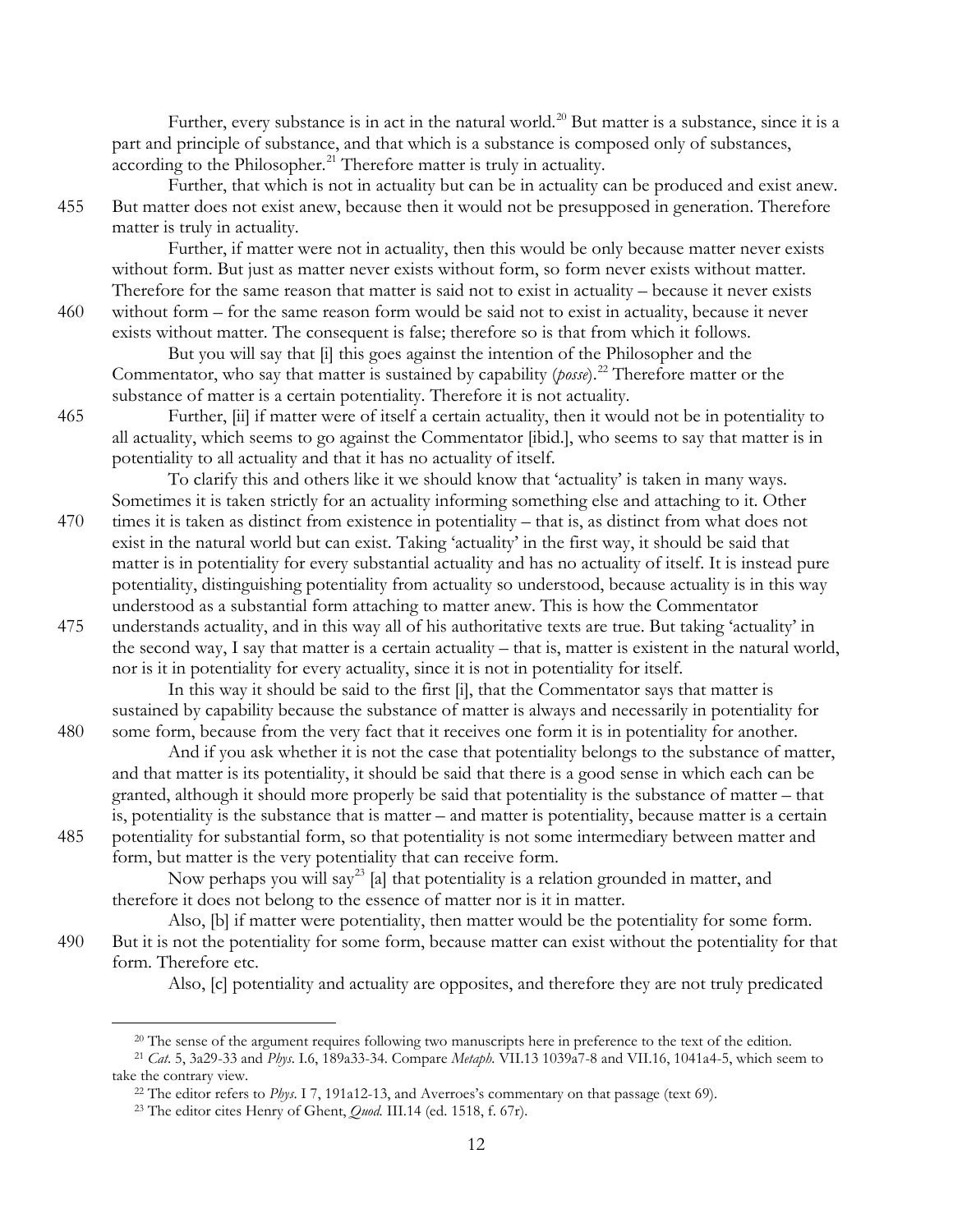of the same thing. But matter is actuality, as was said. Therefore matter is not potentiality.

Also, [d] if matter were potentiality, it would hold per se in the first mode that matter is 495 potentiality. But this is false; therefore etc.

To the first of these [a] it should be said that potentiality is not a relation grounded in matter, but it is the very matter and is not grounded in it. Still, 'potentiality' is a relative term suited to be truly predicated of matter and suited to supposit for matter. It is not required for this that matter has something in itself; rather, it suffices that it can have something that it does not have, just as a 500 person is in potentiality for whiteness not because he has something of whiteness in actuality,

because he can have something that he does not have.

That potentiality is not such a thing existing in matter, as many imagine,  $24$  is clear, because if it were such a thing, it would be either substance or accident. Clearly it is not a substance, because then some substance would precede the substantial form in matter. Nor is it an accident, because no 505 such quality can be posited, nor is it any other accident, according to the principles of Aristotle, as will be shown elsewhere. $^{25}$ 

Likewise, if it were an accident, then since it does not remain once the form arrives, it would truly be corrupted. This does not seem true, since the form does not seem incompatible with such potentiality. Therefore it is not corrupted at the arrival of the form.

- 510 Further, according to those who posit "respects" of this sort, there is no real relation with respect to non-being. But the form to which matter is in potentiality is a non-being when the matter is in potentiality to it. Therefore there is no real relation with respect to it. But, according to those, potentiality is not an absolute *res* distinct from the form, nor is it a real relation. Therefore it is not a *res* existing in matter.
- 515 Further, if the potentiality of matter were some *res* existing in matter, it would not be more in respect to one form than in respect to another. Therefore such a *res* would be in respect to *every* form that the matter is deprived of and can have. But there are infinitely many such forms. Therefore there would within matter be infinitely many *res* in actuality, which is impossible.
- If you say that there are distinct potentialities in matter only in respect to forms that are 520 distinct in species, this does not work, because when one form arrives, matter is still in potentiality to another form, even in respect to another form of the same character. Therefore there is in the matter a potentiality in in respect to that form. But there is no potentiality in the matter in respect to a form that it actually has. Therefore, earlier there were distinct potentialities in respect to those forms when it lacked both of them – if the potentiality is a *res* distinct from matter.
- 525 Further, for whatever reason the potentiality by which matter can exist under a form would be a distinct *res* from the matter, for the same reason the potentiality by which a body can be in a place would be a distinct *res* from the body. The consequent is false; therefore so is the antecedent. That the consequent is false is clear, because if the potentiality by which a body can be in a place were a distinct *res* from the body then, since the body when it is in a place does not have that
- 530 potentiality, if it is such a thing and [the body] can have it, then there would be a potentiality in respect to that potentiality in the same [body], because in that case the body would be in potentiality for that potentiality, which is absurd.

It should therefore be said that potentiality is not some *res* existing in matter, but instead it is the matter itself, and that very matter is potentiality in respect to substantial form. And the more 535 proper way to talk is to say that matter *is* potentiality in respect to substantial form, rather than that matter is *in* potentiality in respect to substantial form – even if authors use one expression for the

<span id="page-12-1"></span><span id="page-12-0"></span>other.

<sup>&</sup>lt;sup>24</sup> Again, the editor cites Henry of Ghent.

<sup>25</sup> See Ockham's *Expositio* of the *Categories* (*Opera phil*. II:244) [not translated].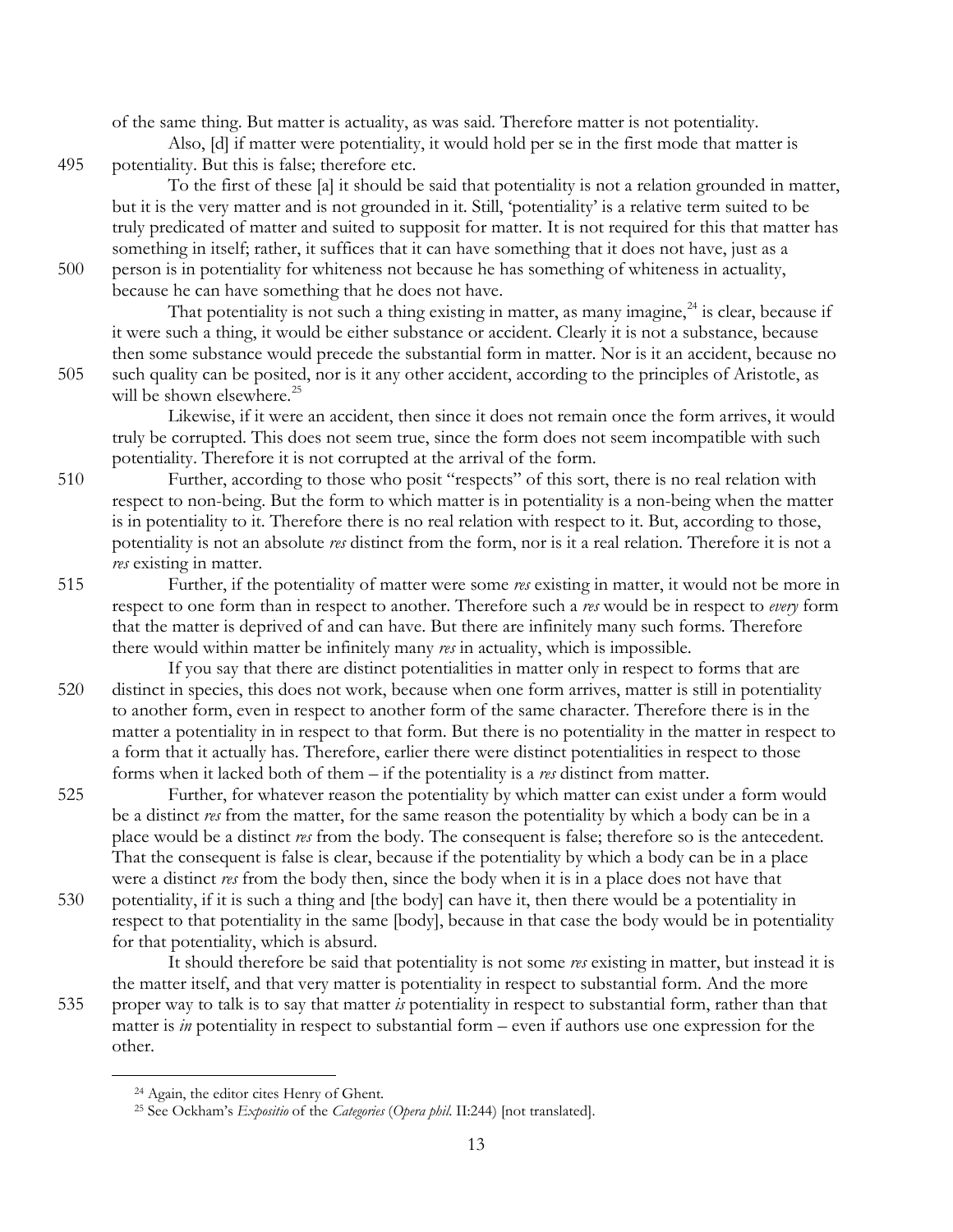To the second [b], it should be said that although matter is potentiality for form, it is not

- always the potentiality for that form. Instead, it is the potentiality for that form only when it does 540 not have it and can have it. Nothing more is implied by the proposition 'Matter is in<sup>[26](#page-13-0)</sup> potentiality for that form.' And so And so when it is said that "matter can exist without the potentiality for that form," it should be said that this proposition can have two meanings. One of them is that it is possible for matter to exist and for it not to be potentiality for that form, and this meaning is true. But it does not follow from this that it is not potentiality for that form, but rather that it *can* not be
- 545 potentiality for that form, which is plainly true. So just as, notwithstanding the fact that Socrates can be not white, he is nevertheless in truth white, so notwithstanding the fact that matter can not be potentiality for that form, nevertheless in absolute truth it is potentiality for that form. The other meaning it can have is this: that matter can exist without that *res* that now is potentiality for that form, and this sense is false, just as a person cannot exist without that *res* that is now white – even
- 550 though he is white contingently.<sup>[27](#page-13-1)</sup>

To the third [c] it should be said that 'potentiality' and 'actuality' are not opposites when taken so generally, because the potentiality for form and the actuality existing in the natural world are not opposites. In contrast, existing in potentiality for form and existing actually beneath that form are truly contraries. But these do not belong to matter at the same time.

555 To the last [d] it should be said that the following inference is not valid: 'Matter is potentiality for this form; therefore it holds per se in the first mode that matter is potentiality.' This no more follows than it follows that 'the man is white; therefore it holds per se in the first mode that the man is white.'

But perhaps you will say that the cases are dissimilar, because although when something 560 concrete is predicated of another concrete thing or of something abstract such an inference is

invalid, still when something abstract is predicated of something abstract the inference holds. So it is here, since 'potentiality' is abstract.

It should be said that such an inference is not generally valid with respect either to abstract things or concrete things. Now when the subject and the predicate are truly abstract and absolute, in 565 no way differently importing anything, then if the predication is direct, the inference can be granted. But 'potentiality' is not this sort of abstract term, because it signifies matter directly while obliquely signifying the non-existent form.

To the two following arguments<sup>[28](#page-13-2)</sup> and all other similar ones, the response is clear from the above, because matter is in<sup>[29](#page-13-3)</sup> potentiality for every actuality that is suited to inform something, and 570 matter has no such act of itself, although it is truly a being in actuality.

### *Chapter 11. Prime matter is ingenerable and incorruptible*

Not only is prime matter in potentiality for all the forms of all the species of generable and corruptible forms, but also it is a certain actually existent *res*, and it is ingenerable and incorruptible, 575 in such a way that there is no power through which it can be generated and corrupted. This is not only true when we take 'generated' and 'corrupted' strictly for what is generated from its part and corrupted into a remaining part – which is how a form is ingenerable and incorruptible – but it is also true when we take 'generated' for *existence anew* and 'corrupted' for *not existing in the natural world*.

<sup>&</sup>lt;sup>26</sup> I doubt that 'in' belongs here, though the editorial apparatus lists no alternatives.

<span id="page-13-1"></span><span id="page-13-0"></span><sup>27</sup> The *res* that is now white is the person, and of course he cannot exist without himself. Similarly, the *res* that is now potentiality for form is the matter itself. Evidently, Ockham's view is that although matter just *is* potentiality for form, it is not *essentiality* such potentiality.

<span id="page-13-3"></span><span id="page-13-2"></span><sup>&</sup>lt;sup>28</sup> The editor refers back to [ii], which is indeed an objection of the right form for this response, even if it looks to be one argument and not two.

<sup>&</sup>lt;sup>29</sup> Omit 'in' ? The slip, if it is a slip, is harmless, because to be potentiality for form is a way of being in potentiality.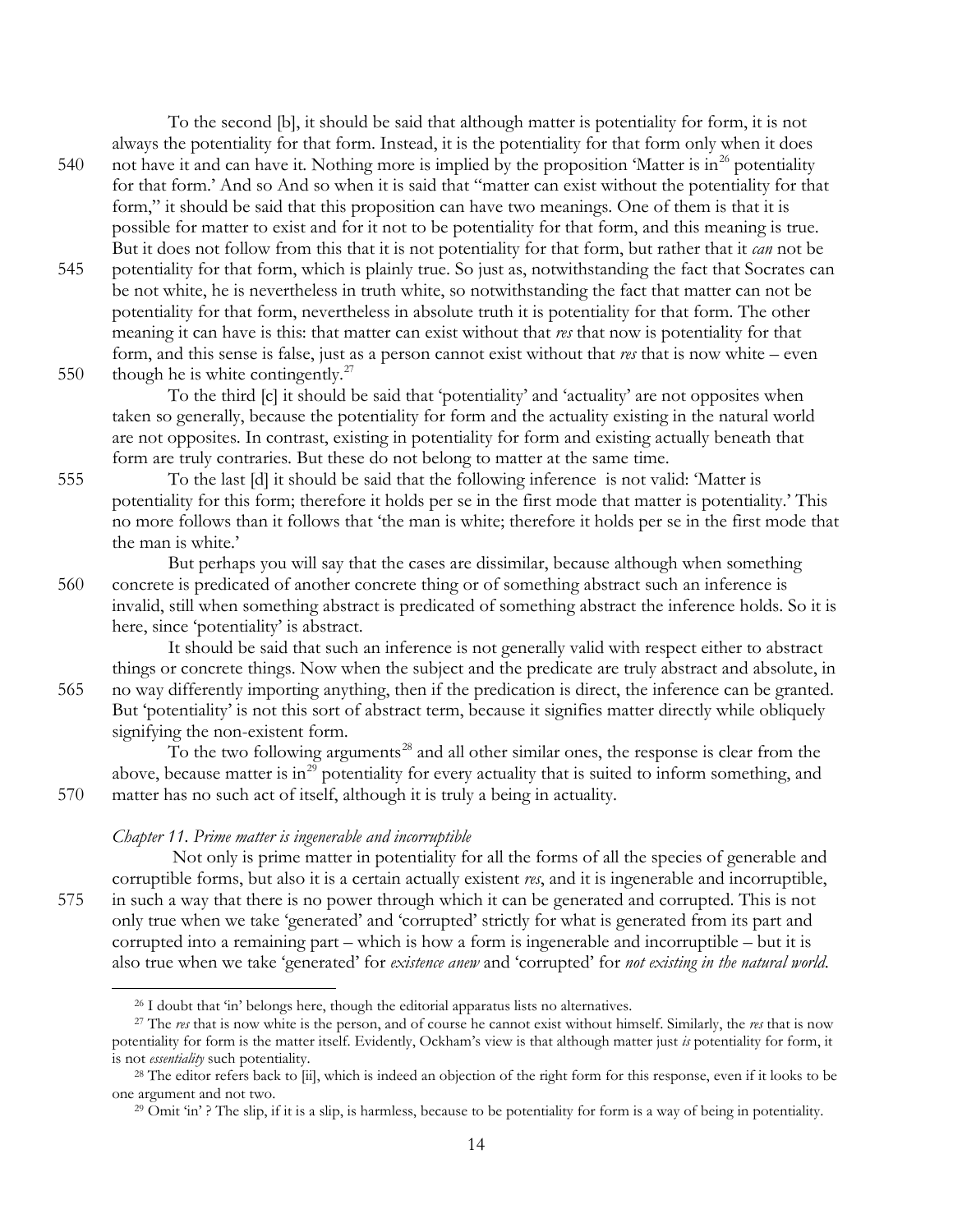Thus prime matter can neither begin nor cease to exist, but instead it always exists in actuality. For it 580 exists in actuality after the composite has been generated, although in such a way that it is not separated from the form, just as the form is not separated from the matter.

Aristotle proves that it is not generable.<sup>[30](#page-14-0)</sup> For everything that is made, is made either from something as from its part or is made in something as in a subject that it presupposes. But prime matter is not made from something as from its part, for if so then prime matter would be

- 585 composite, and consequently would not be prime. For that is called prime matter than which no [matter] is simpler. But prime matter is not composite, because then before prime matter there would be prime matter. Therefore prime matter is not made from something as from its part. Nor is it made in something as in a subject that it presupposes, because prime matter is in no subject. Therefore prime matter is in no way made, nor does it acquire existence anew, but rather it always 590 exists.
- 

But perhaps you will say that matter has existence only from form, that form exists anew, that therefore form gives existence anew to matter, that consequently matter has existence anew, and that therefore matter is generated. It should be said that 'existence' is taken in two ways: first, for something's informing another thing; second, for whatever exists in the natural world. When we take

- 595 'existence' in the first way, it is true that form gives existence to matter: this is nothing other than the form's informing the matter. In the second way, however, it is not true. Instead, matter is a certain existence – that is, a certain being truly existent in the natural world before the form exists. Nor does that existence vary, however much the forms vary or their formal existences vary (that is, the existences that belong to the forms). The Commentator discusses this existence when he says that 600 prime matter varies in existence; $31$  this is to say nothing other than that matter can possess distinct
- forms in succession.

Here you might say that if matter has existence distinct from form, then the form would attach to an actual being, but what attaches to an actual being is an accident, and that therefore a substantial form is an accident. What we should say is that 'actual being' is for now taken in two

- 605 ways. In one way it is taken broadly and generally for every being existing in the natural world. In this way it is not true that everything attaching to an actual being is an accident, and in this way matter is an actual being. In the other way 'actual being' is taken more strictly for that which exists *per se*, not existing within another as a part and not naturally suited to be so conserved in existence. In this way it is true that everything attaching to an actual being is an accident. But prime matter is
- 610 not in this way an actual being, because it never exists except as a part in another in a composite, that is – nor can it exist unless it is a part. For this reason the form attaching to it is not an accident.

### *Chapter 12. Matter has the same character in all composites but is numerically distinct*

This prime matter has the same character in all composites, but is not numerically one in all 615 composites. Instead in distinct, simultaneously existing, generated things that there are distinct matters, numerically different.

That the prime matters of all generable and corruptible things have the same character (*ratio*) is proved, because it is pointless to do through multiple things what can be done through fewer. But we can account for every natural generation through matter of the same character, without a 620 multiplicity of distinct matters having distinct characters. Therefore since matter is postulated only because of natural generation, it is pointless to postulate matters having distinct characters. This argument's assumption, that it is pointless to postulate distinct matters having distinct characters, is clear as follows. The same matter belongs to things between which there is immediate and

<span id="page-14-0"></span><sup>30</sup> *Phys*. I.9, 192a29-34. See the discussion of this argument in Pasnau, *Metaphysical Themes* pp. 29-30.

<span id="page-14-1"></span><sup>31</sup> The editor cites Averroes, *In Phys*. I.82.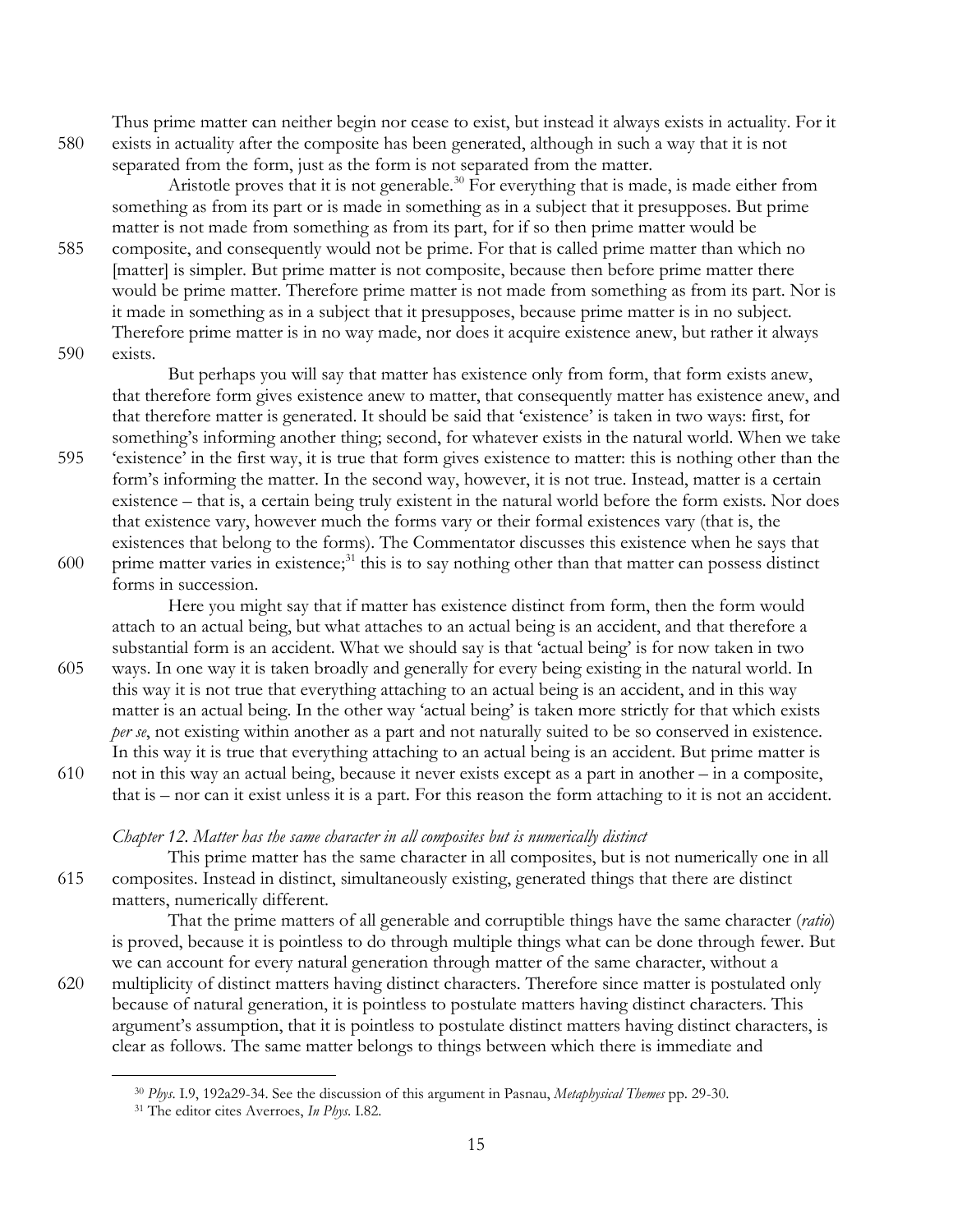substantial change, since the same matter that is in the thing corrupted must subsequently be in the

- 625 thing generated. But every generable and corruptible thing can be changed into any other generable and corruptible thing, either mediately or immediately. Therefore matter of the same character must belong to all generable and corruptible things. The inference is clear, because if distinct generable and corruptible things were to have matter having distinct characters, this would be true of generable and corruptible things of which one cannot be changed into another immediately, but only
- 630 mediately. But this is not true even in these cases. For suppose matter of the same character were to be in immediately changeable things and not in mediately changeable things. Then let *a* be changed into *b* by the mediation of *c*. Then in *a* and *c*, between which there is immediate change, there is matter of the same character. Likewise in  $\epsilon$  and  $\ell$ , between which there is immediate change, there is matter of the same character. Therefore in *a* and *b* there is matter of the same character. It can
- 635 likewise be argued for any things between which there is mediate change, since it makes no difference whether there are multiple intermediaries or one. And so it is therefore clear that there is matter of the same character in all generable and corruptible things.

There is not, however, *numerically one* matter in all things. This is proved first as follows. What is numerically the same is not subject at the same time to things that are incompatible, just as neither 640 is the same thing at the same time subject to things that are contrary. But some forms are mutually incompatible, as for instance are the forms of fire and air. Therefore numerically the same matter does not exist under those forms at the same time.

Also, numerically the same thing existing in a place circumscriptively does not exist at the same time in distinct, distant places.<sup>[32](#page-15-0)</sup> But matter exists circumscriptively in a place, given that it has 645 quantity. Therefore it does not exist at the same time in distinct places. But if numerically the same matter belonged to all generable and corruptible things, then numerically the same thing would exist at the same time in distinct places.

Further, matter is extended, and therefore it has part distant from part. But it is certain matter can be divided, at least at the division of the whole. Therefore when the whole has been 650 divided into parts, one part of the matter will be in one part [of the whole] and the other part of the matter in the other part. Therefore there are distinct matters there, and consequently it is not the same matter that exists in all distinct things existing at the same time.

But perhaps you will say that unity and distinctness comes from form; that therefore, setting aside every form, matter is neither one nor many; and that consequently it is not numerically distinct 655 of itself, but only from form.

Confirmation of this comes from the Commentator, according to whom nothing is distinct at the foundations of nature.<sup>[33](#page-15-1)</sup> Therefore prime matter has no distinctness of itself.

To the first of these we should say that all unity and distinctness comes from form in the case of what exists per se in some final, completing genus.<sup>[34](#page-15-2)</sup> For nothing that exists *per se* in a genus 660 counts as one thing in that genus unless it has a form – nothing, for instance, is a human being, a

<span id="page-15-0"></span>

<sup>&</sup>lt;sup>32</sup> "Existing circumscriptively" is to exist part outside of part. This is the normal way of existing in space, and is how things possessing quantity exist. Excluded are things that exist *definitively* (or holenmerically, to use a later term). Such things – God, angels, human souls – do "exist at the same time in distinct places," inasmuch as they wholly exist wherever they exist, rather than being spread out part outside of part. See Pasnau, *Metaphysical Themes* pp. 337-38.  $\overline{a}$ 

<span id="page-15-1"></span><sup>33</sup> The editor cites Averroes, *In Phys*. I.69, but the correct reference is *In Meta.* I.17. In fact this provocative dictum started out its life as a mistranslation of Aristotle, *Metaphys*. I.8, 989b6-7. By Ockham's time the remark is generally ascribed to Averroes, having by then been recognized as a mistranslation of Aristotle. See the discussion of Averroes's view in Pasnau, *Metaphysical Themes* §4.3.

<span id="page-15-2"></span><sup>&</sup>lt;sup>34</sup> That is, using less technical terminology, Ockham accepts his opponent's major premise when it is limited to substances that are not part of some larger, complete substance, where a complete substance is here thought of as one that falls under some ultimate natural kind (or "genus"). The parts of a complete substance, however, may be individuated in some other way.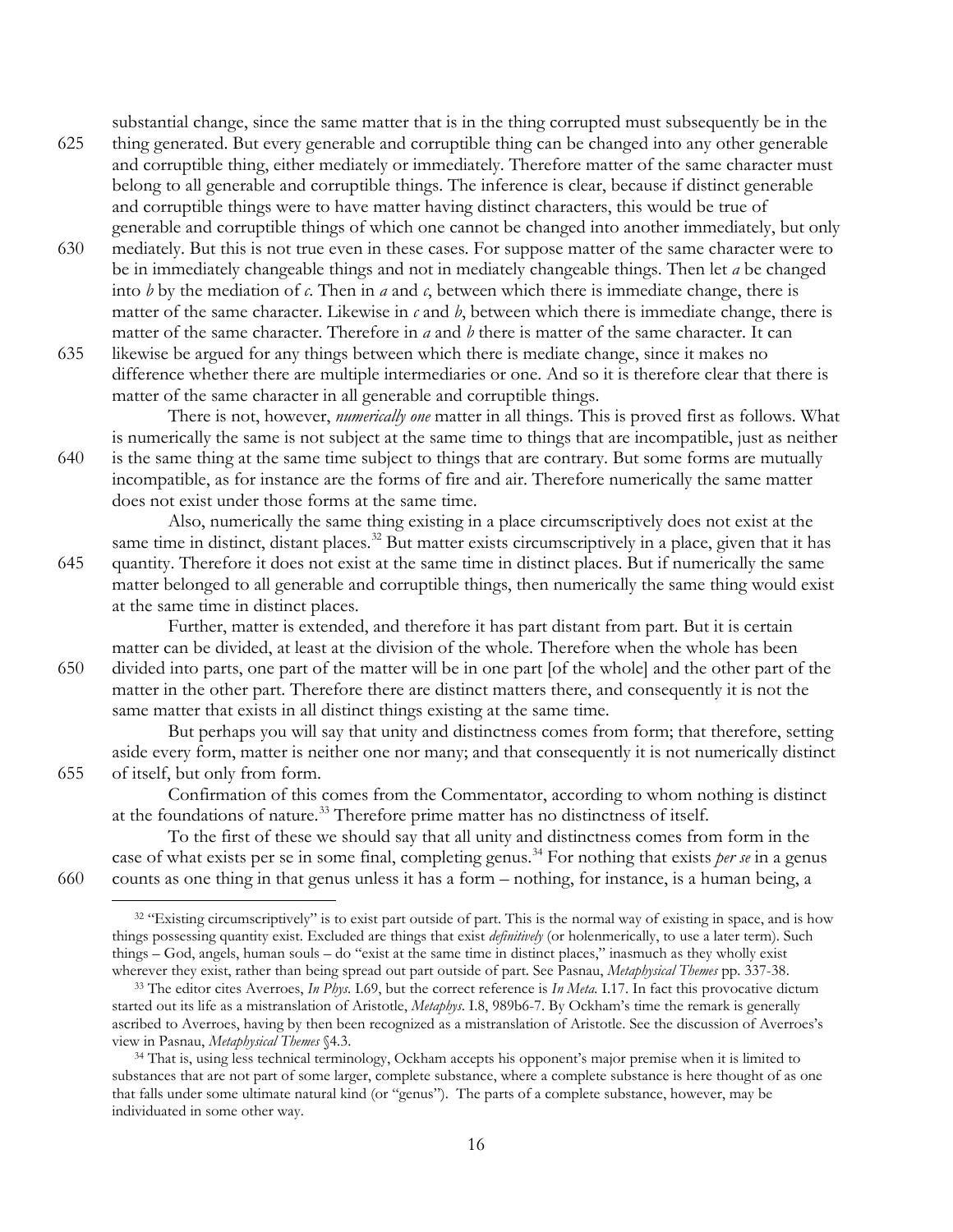donkey, a plant, a stone, or air, before it has a form. On the other hand, the distinctness and unity of what does not exist *per se* in a genus, such as matter, does not come from form, but rather it precedes form. For just as the whole matter is presupposed by the whole form received in it, so part of that matter is presupposed by part of the form, and distinct parts of that matter are presupposed by

 $\overline{a}$ 

665 distinct parts of the form. Accordingly, the distinctness of the parts of matter does not come from the distinctness of the parts of form – instead, it is presupposed. But that distinctness is not that of distinct things existing *per se* in a genus.

The same response should be made to the Commentator. At the foundations of nature nothing is distinct that exists *per se* and completely in a genus. But there is distinctness there among 670 incomplete beings – not through themselves, but through reduction to what exists in a genus.

### *Chapter 13. How matter stands to quantity*

It was said in the last chapter that matter is extended. So we should look at how matter stands to extension, from which it will be clear how it stands to quantity and to the indeterminate  $675$  dimensions that the Commentator postulates.<sup>[35](#page-16-0)</sup>

It should be known that although the proposition 'matter is extended' holds *per accidens*, distinguishing what holds *per accidens* from what holds *per se* in the first mode, still that proposition is necessary and always true and holds *per se* in the second mode,<sup>[36](#page-16-1)</sup> because it is impossible for there to be matter without extension, since it is not possible for there to be matter unless it has part distant

- 680 from part. Hence although the parts of matter can be united in the way in which the parts of water and air can be united, still the parts of matter can never exist in the same place. As a result, matter always has part distant from part, and this is for matter to be extended and quantified or dimensioned, because dimension, quantity, or extension is nothing other than the distance of one part from another. Accordingly, just as 'matter has part distant from part' is not *per se* in the first
- 685 mode, so neither is 'matter is extended' *per se* in the first mode. Still, the one is necessary just as the other is. And just as matter does not have part distant from part on account of *something else* that attaches to it and without which it cannot have part distant from part, so it is not extended through any such *res*. Rather, just as the distance of one part of matter from another is not some absolute *res*  distinct from those parts, so neither are the extension and quantity or dimensions distinct *res*.
- 690 These are the indeterminate dimensions that the Commentator talks about, and they should be understood in this way: not that those indeterminate dimensions are certain *res* without limit attaching to matter, but that matter does not of itself necessarily have any fixed quantity – for example, this extended matter does not of itself necessarily have one-foot in quantity or two-feet, but has a greater or lesser quantity in virtue of differences in form. Numerically the same matter is
- 695 more extended, for instance, when it is under the form of fire, and less extended when it is under the form of air, and less when it is under the form of water and still less when it is under the form of earth. Therefore just as matter is not of itself under this form or that one, but sometimes under this one and sometimes under that, so matter with respect to itself does not have any fixed quantity, and consequently is not of itself limited by any fixed limit – that is, it is not of itself necessary two-feet or 700 three-feet and so on. This is what the Commentator has in mind with regard to the indeterminate dimensions of matter.

<span id="page-16-0"></span><sup>35</sup> The editor cites *In Phys*. I.36, but perhaps a better reference is *De substantia orbis* ch. 1. On Ockham's views in this chapter, against Averroes, see Pasnau, *Metaphysical Themes* ch. 4.

<span id="page-16-1"></span><sup>36</sup> Aristotle (*Post. An.* I.4, 73a35-b24) distinguishes four modes in which it holds *per se* that A is B. According to the first mode, B occurs in the definition of A (e.g., man is an animal). According to the second mode, A occurs in the definition of B (e.g., some numbers are even). Evidently, then, Ockham thinks that 'extended' is defined in terms of matter. Perhaps this is implied a few lines later, when he says that "… extension is nothing other than the distance of one [material?] part from another."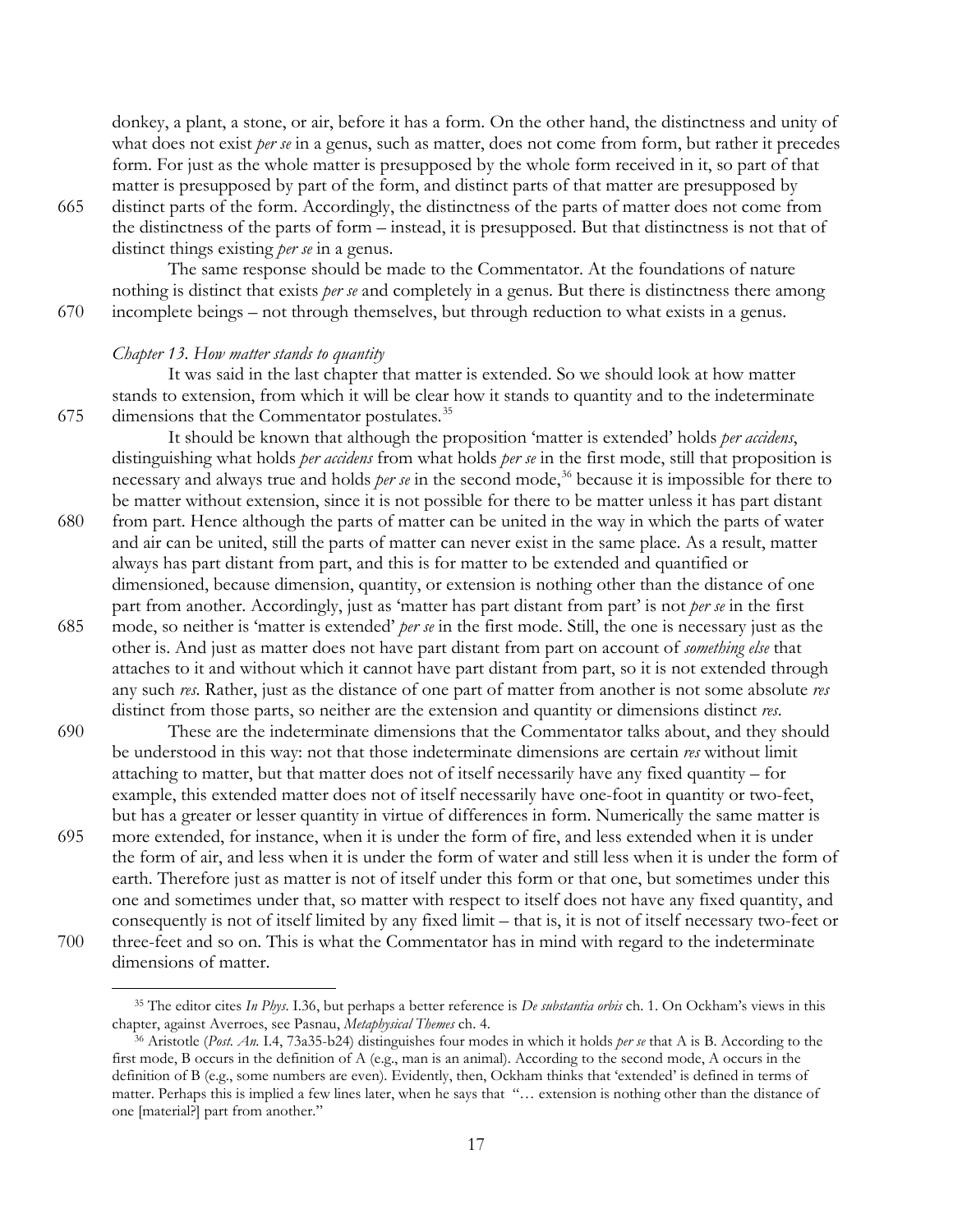I show as follows that matter is of itself quantified and dimensioned, even though it does not have a fixed quantity or dimensions determined so as not to be able to have greater or lesser dimensions. Matter is quantified and extended either through its essential parts being positioned at a

- 705 distance from one another, or through some other *res* attaching to it, in the way in which a person is white through a whiteness that attaches to it. If the first is granted then I have my conclusion. The second cannot be granted, because just as matter is presupposed by every<sup>[37](#page-17-0)</sup> substantial and accidental form, so the parts of matter are presupposed by the parts of the substantial and accidental form. They are presupposed, moreover, not only to exist substantially, but also to lie at a distance in
- 710 position. Therefore matter has part outside of part before the substantial or accidental form of a thing does, and accordingly it is quantified before form, and therefore the extension and quantity of matter is not some absolute *res* distinct from matter.

Further, matter has of itself distinct parts in distinct parts of its place. Therefore it is of itself quantified, even if 'matter is quantified' does not hold *per se* in the first mode.

715 Now perhaps you will say that quantity is an accident and therefore is not matter. The reply is that it is not an accident, except because it is contingently predicable of things – either itself, or its species. In this way, although being colored is predicated of an animal necessarily, nevertheless each [shade] contained under it is contingently predicated of an animal.

But perhaps you will still say, given that it was said that matter has a fixed quantity through 720 form,<sup>[38](#page-17-1)</sup> that therefore it is not quantified of itself, and likewise matter is [said to be] limited through form and therefore is not quantified of itself. The reply is that although it does not possess of itself its having a certain, determinate quantity, still it possesses of itself its having such or such a quantity.

But now it is asked: if matter were separated from all form, what quantity would it have? In reply it should be said that the assumption is impossible, and so there is no absurdity in granting the 725 absurdities that follow. Still, it should be said that if matter *were* separated from all form, substantial and accidental, it would have a fixed quantity that suits it either by its nature or by the action of what acts on it.

But still you will ask: why does matter have a great quantity when it is under one form, and a lesser quantity when it is under another? The reply is that when a natural agent introduces a

- 730 substantial form into matter, it first disposes the matter by condensing and rarifying it. Once that matter has been suitably rarified or condensed according to the diversity of forms to be introduced, then the substantial form of that certain kind is introduced, and once that has been introduced, the agent continues, for an imperceptible period of time, to rarify or condense the matter together with the form up to the appropriate limit for such a form. Hence the matter is not made to have a greater
- 735 or lesser quantity through the reception within it of some absolute accident, but solely through the condensation or rarefaction that is nothing other than the parts of the matter coming more or less close to each other. This can occur through local motion alone with respect to those parts – that is, through the parts of matter being dilated and contracted.

Let this be enough<sup>[39](#page-17-2)</sup> with respect to quantity and extension or the dimensions of matter, 740 since elsewhere we have shown in more detail how quantity, on Aristotle's line of thought, is not a *res* distinct from substance and quality.<sup>[40](#page-17-3)</sup>

<sup>37</sup> Reading *cuilibet* instead of *cuiuslibet*. The sense of the passage is not in doubt.

<sup>38</sup> See four paragraphs earlier.

<sup>39</sup> Reading *sufficiat* for *sufficiant*.

<span id="page-17-3"></span><span id="page-17-2"></span><span id="page-17-1"></span><span id="page-17-0"></span><sup>40</sup> Ockham discusses the status of quantity in many places. For discussions available in translation see *Summa logicae* I.44-48 (tr. Loux) and, at much greater length, *De sacramento altaris* (tr. Birch 1930). See also the extensive discussion in Marilyn Adams's two-volume *William Ockham*, and in Pasnau, *Metaphysical Themes* ch. 14. For the issues that are the focus of this chapter, see Pasnau, *Metaphysical Themes* ch. 4.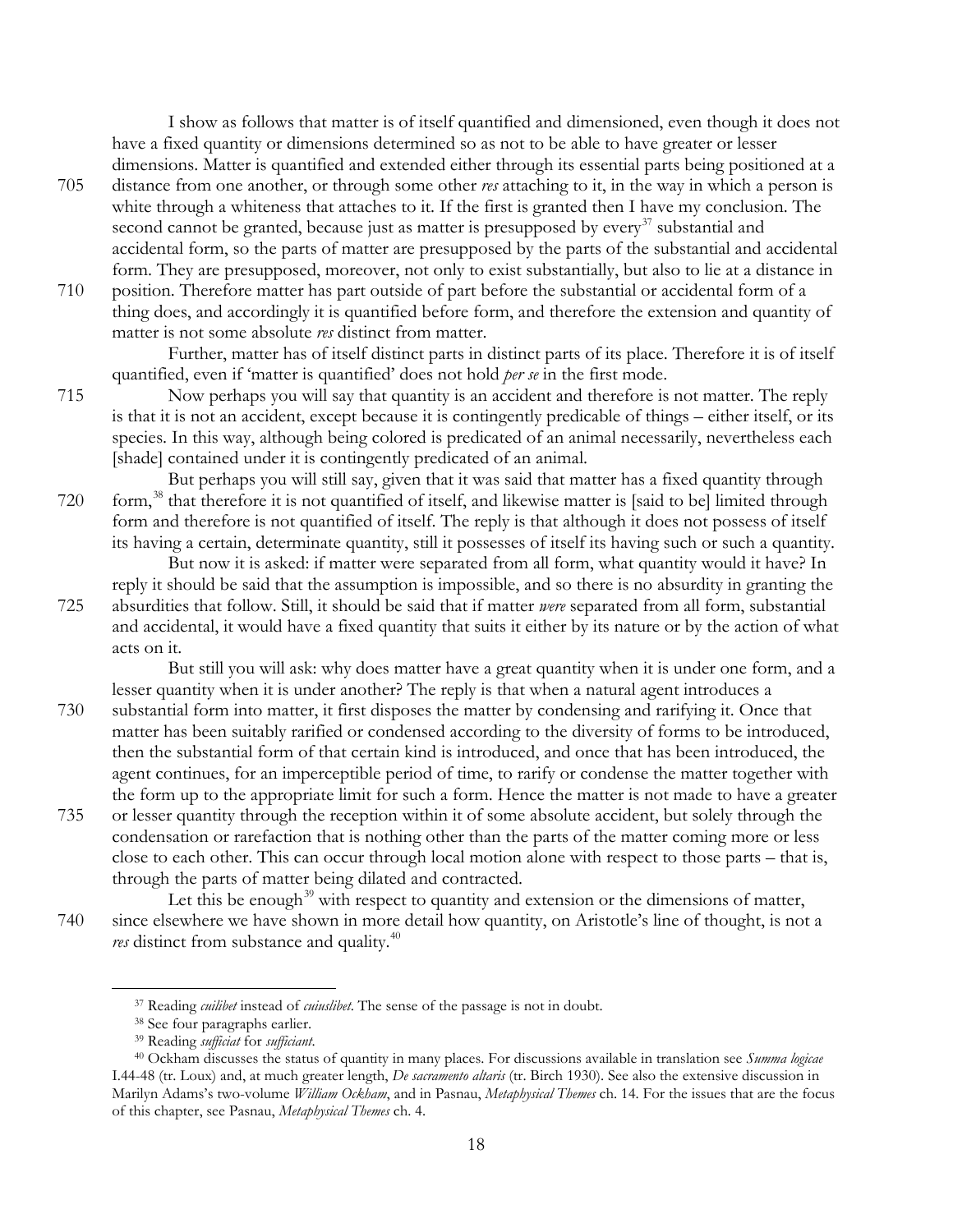## *Chapter 14. How prime matter is intelligible*

However much matter is a *res* actually existing and necessarily distinct from form, still it is 745 not intelligible *per se* – that is, it is not intelligible by a cognition that is simple and proper to it. Even so, once the intellect has grasped simple concepts of other things, common and particular, it can compose them together and through reasoning state that such a composite made from such concepts signifies something in reality, and that it can truly stand for a *res*. In this way, once the intellect has grasped the concept *something*, the concept *to be deprived of something*, and the concept *to* 

- 750 *exist under something*, it can conclude that there is something in the natural world that first is deprived of form and later exists under it and possesses it. This is called matter. Through this approach one does not acquire a non-complex and simple cognition of matter but only a composite one that picks out (*declarat*) matter and no other *res*, even though each part of this complex thought expresses something other than matter. In the same way, each part of the sentence 'An uneven number 755 *utrobique primum*' [Post. An. 96a24-b14] expresses something other than the number three, and
- nevertheless the whole sentence picks out only the number three.

It is important to know, however, that this is true not only of matter but also of form, because we cannot grasp substantial forms in any other way. On the contrary, just as matter is grasped by analogy to form, so substantial form is grasped by analogy to matter. Nor can we grasp

760 the existence of form by taking form not for every existing *res* that is not matter,<sup>[41](#page-18-0)</sup> but for a *res* that is suited to inform another – not unless we somehow grasp matter. In the same way one cannot grasp that a father exists unless we somehow grasp that a son exists. Still, some conceptions *are* more readily and widely possessed about form than about matter, and for this reason the Philosopher says that matter is grasped by analogy to form, $42$  rather than vice versa.

## 765

## *Chapter 15. Form*

Having discussed matter, we should now look into form. It should be known that although form is taken in many ways, just as matter is – and we will speak of this below [chs. 18-20] – still for now form is taken in two ways. In one way it is taken for every being distinct from matter and the 770 composite, and in this way 'form' is said [i] of the form that is the other part of the composite, and [ii] of accidents, and [iii] of separate substances or intelligences. In the other way form is taken narrowly for the other part of the composite substance, distinct from matter, and this is how we should talk about form here.

Form in this sense is a certain *res* that cannot exist through itself, but rather always exists in a 775 composite, attaching to matter that is presupposed, without which it cannot exist. Sometimes it exists in the matter that sustains it and sometimes it does not exist in matter but entirely ceases to exist, in the way in which whiteness ceases to exist when it ceases to exist in a body. This form, however, is not entirely ingenerable and incorruptible, because although it is ingenerable and incorruptible if one takes 'generated' and 'corrupted' as applying only to the composite – that is, for

- 780 that which is generated from something as its part and corrupted into something as its part nevertheless it is not ingenerable and incorruptible if one takes 'generable' and 'corruptible' more broadly for everything that can exist anew and can cease to exist. That form is not ingenerable and incorruptible in this way is clear from the fact that, if it were, then just as matter is presupposed when the composite is generated, so form would be presupposed, and consequently the whole
- <span id="page-18-1"></span><span id="page-18-0"></span>785 composite would not be generated. Generation also would not be distinct from aggregation. Instead, just as when a house is made the parts of the house are aggregated and properly arranged in position, and this is the house's being made, so when a composite is generated, the preexisting

<sup>&</sup>lt;sup>41</sup> The start of the next chapter introduces this way of defining form.

<sup>42</sup> *Physics* I.7, 191a7-15.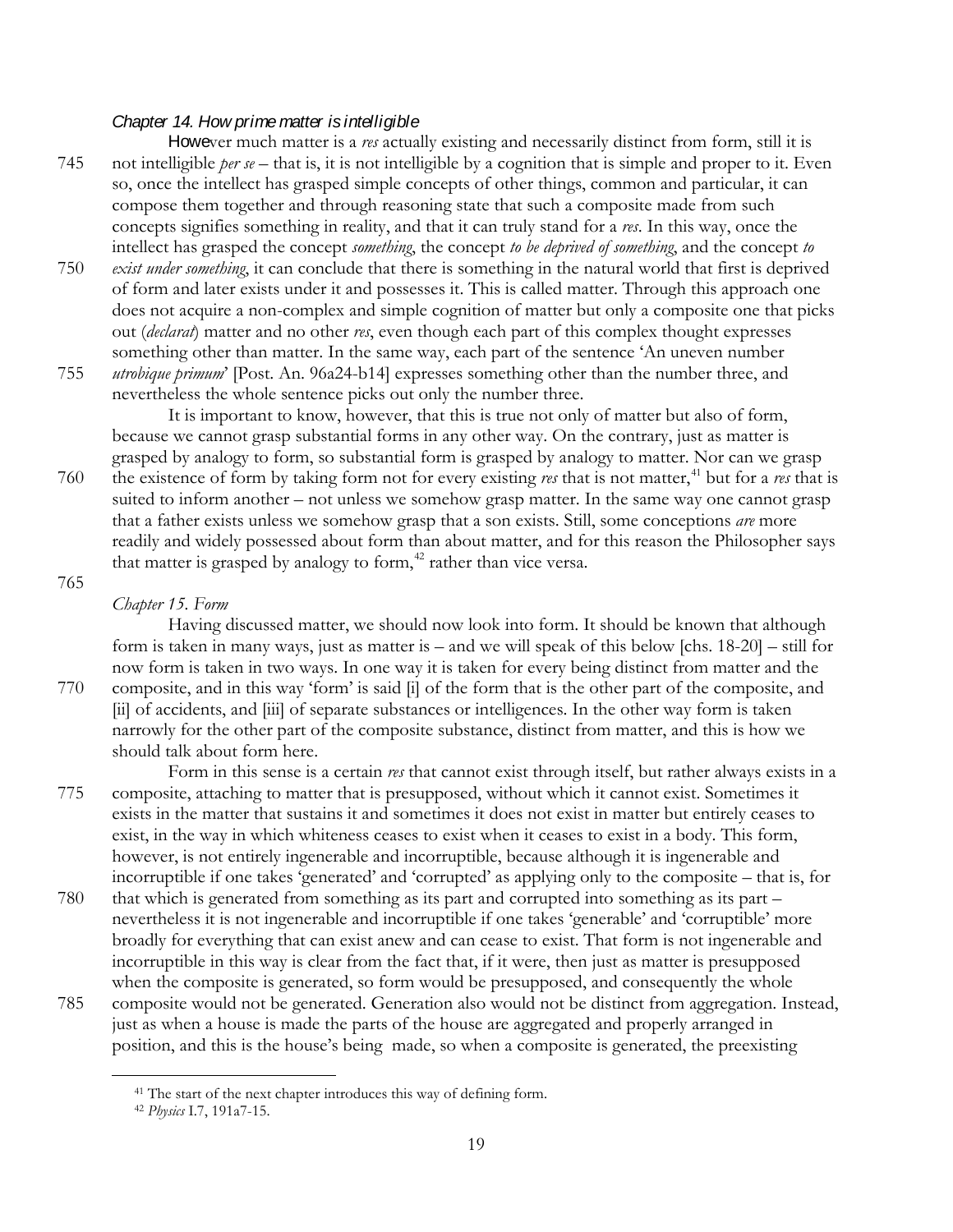matter and form would simply be aggregated, and this would be the composite's being generated. Hence generation would not be distinct from aggregation, which is absurd. In the same way, natural 790 corruption would be merely the separation of matter and form, just as the corruption of a house is the separation and dispersal of one part from another.

Therefore since natural generation is distinct from aggregation and natural corruption is distinct from separation, we have to say that some part is generated anew when the composite is generated, and ceases to be when the composite is corrupted. But this cannot be true of matter,

- 795 because it is ingenerable and incorruptible substance, as was proved above [ch. 11]. Therefore it is true of form, because it first exists when the composite is generated and ceases to exist when the composite is corrupted. But this form does not have the same character in distinct generated things, in the way in which prime matter has the same character in all things [ch. 12]. For if form had the same character in all things, and prime matter had the same character in all things, then it would 800 follow that all generated things would have the same character, which is not true. This form is,
- however, extended, possessing part distant from part just as matter does. This can be proved in the same way as it was proved above [ch. 13] for the case of matter.

## *Chapter 16. On being generated and corrupted*

 $\overline{a}$ 

805 Having said this much about the individual principles separately, now we should look at how they are principles of generation and of the generated thing, and how they serve as principles together, given that one of them never serves as a principle without the other. It should be known, however, as was noted above [ch. 5], 'being generated' and 'being corrupted' are taken in three ways. First, strictly, and when 'being generated' is so taken it can be described as follows: that is generated

- 810 that [a] now exists for the first time after not having existed, that [b] has a part that preceded it, and that [c] receives another part that it has and that did not previously exist. A thing is corrupted that [a] does not exist after it did exist, and that [b] has some part that remains, which part is deprived of another part that now does not exist. Second, 'being generated' and 'being corrupted' are taken more broadly, for everything that exists anew and that earlier did not exist, whether or not any part of it
- 815 existed. Likewise, that is said to be corrupted that does not exist after having existed, whether or not any part of it remains. Third, 'being generated' and 'being corrupted' are taken most broadly. In this way, 'being generated' is taken for everything concerning which existence is truly predicated of a name suppositing for it, where existence was earlier not truly predicated of it, regardless of whether no part exists anew as a whole or some part does.[43](#page-19-0) Likewise, 'being corrupted' is taken for 820 everything concerning which non-existence is truly predicated of its name after existence was
	- predicated of it, whether or not every part of it remains as a whole.

'Being generated' and 'being corrupted,' when taken in the first way, apply only to composites of which one part existed earlier while another did not, or else one part remains and another does not. But when 'being generated' and 'being corrupted' are said in the second way, then

- 825 they apply not only to composites but also to forms, both substantial and accidental, because these exist anew as a whole and cease to exist as a whole. 'Being generated' and 'being corrupted' likewise apply to composites when they are so understood, because these truly exist and cease to exist. When taken in the third way, however, 'being generated' and 'being corrupted' apply not only to composites and to forms, but also to artifacts and to anything where existence is truly predicated
- <span id="page-19-0"></span>830 anew of a name suppositing for it, or else ceases to be predicated, regardless of whether any part of such a thing begins to exist anew as a whole or ceases to exist as a whole. For a house is said to be

<sup>&</sup>lt;sup>43</sup> This third formulation switches from the material to the formal mode – i.e., Ockham is now talking about cases where we begin or cease to truly predicate existence. This is broader because it encompasses cases where we truly predicate existence even though there is no *thing* that exists anew. Chapter 19 returns to such cases.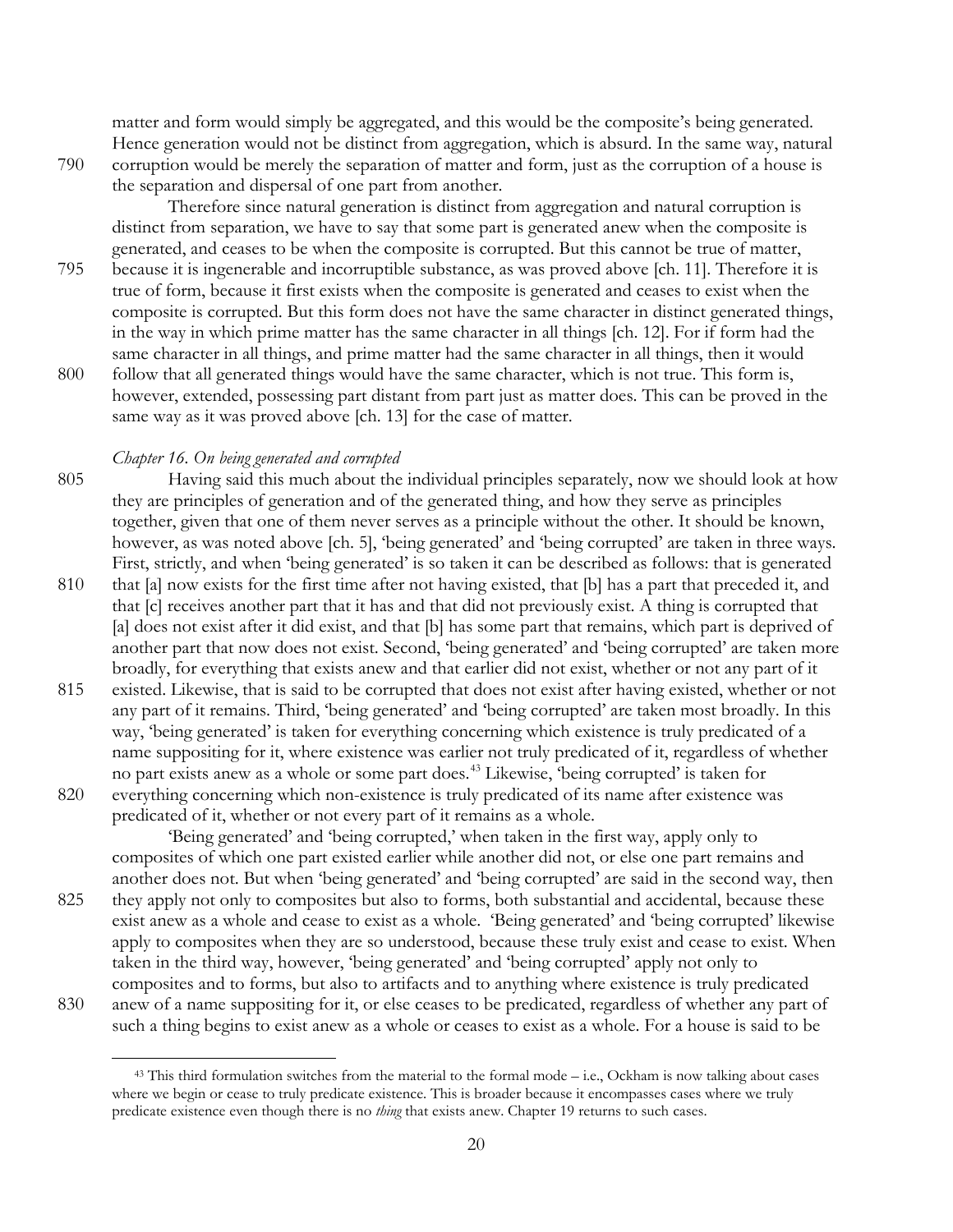made or to be generated not because some newly exists as a whole, but simply because its parts are aggregated by local motion and properly positioned. In this case no *res* arrives anew, but instead one thing is placed next to or on top of another. Likewise, a house is said to be corrupted simply

835 through the separation of its parts.

 $\overline{a}$ 

One should know that being generated and being corrupted are found not only in composites of matter and substantial form, but also in aggregates of a subject and an inhering accident. For instance, when a human being is made white there is one aggregate from the human being and the whiteness, which is neither the human being nor the whiteness. This composite did

840 not exist before as a whole, and a part of it did not exist before with respect to any part, although another part did exist before.<sup>[44](#page-20-0)</sup> The Philosopher describes the first generation as generation *simpliciter*, where he describes the second generation as qualified (*secundum quid*). [45](#page-20-1)

### *Chapter 17. How matter and substantial form are principles of generation*

- 845 With these distinctions in hand, we should look at how matter and substantial form are principles of generation and of the thing generated *simpliciter.* And we should know that for matter and form to be principles of generation and the thing generated is nothing other than for matter and form newly to exist together in the same place and position, in such a way that the matter is presupposed by the form received in it, and the form, just as it is newly received in the matter, so it
- 850 is newly made with respect both to its whole and with respect to each of its parts. So if, impossibly, a *preexisting* form were to come about within preexisting matter,<sup>[46](#page-20-2)</sup> then that composite would not be generated in the first way of taking 'being generated.' It would be generated only if we take 'being generated' in the third way. Such a generation would be nothing other than the aggregation of parts through local motion.
- 855 If you ask for the cause<sup>[47](#page-20-3)</sup> of why matter in itself is able to receive form and make a *per se* unity with it, it should be replied that there is no cause of this other than that the one is actuality and the other potentiality<sup>[48](#page-20-4)</sup> – that is, that matter is a certain potentiality suited to receive that form, and the form is a certain actuality suited to be received in that matter.
- And if it is asked why matter is potentiality and form actuality, it should be replied that this is 860 because the nature of the thing is such, nor can any other cause be given, other than because matter is matter and form form. Since properly speaking this will not be a cause, there is no cause, properly speaking.

One might say that if a cause of this [*per se* unity] cannot be given, then this [unity] should not be posited, on the grounds that nothing should be posited without necessity and without a 865 cause. The reply is that many things should be posited that do not have causes, and that we do so on account of experience or reason. Thus on account of experience and reason taken *a posteriori[49](#page-20-5)* we

<span id="page-20-0"></span><sup>44</sup> That is, the whiteness did not exist before, even in part, whereas the human being of course did exist before. The new composite is the *per accidens* unity of substance + accident, in contrast to the *per se* unity that is the human being, which is a composite of matter + form. On the status of such *per accidens* unities, see Pasnau, *Meta. Themes* pp. 101-2 etc. <sup>45</sup> *Phys*. I.7, 190a31-34.

<span id="page-20-2"></span><span id="page-20-1"></span><sup>46</sup> *Unde si per impossibile forma praeexistens fieret in material praeexistente*. Surviving manuscripts are divided between this text and an alternative text, which is the one the editor chose: *Unde si per impossibile forma adveniens non informaret materiam praeexistentem* (So if, impossibly, the arriving form were not to inform preexisting matter). The editor's preferred text makes equally good sense in isolation, but does not fit with the remainder of the paragraph.

<span id="page-20-3"></span><sup>47</sup> Here and in the remainder of this chapter, it is important to keep in mind that *causa* bears the broader Aristotelian sense of reason or explanation.

<sup>48</sup> Ockham is echoing Aristotle's remarks at *Metaphys.* VIII.6, 1045a21-35.

<span id="page-20-5"></span><span id="page-20-4"></span><sup>49</sup> *A posteriori* in the Aristotelian sense, as the grasp of a conclusion not from what is explanatorily prior (*a priori*), but from what is explanatorily posterior. This is a non-ideal way to understand a thing, but it is sometimes unavoidable, Ockham here tells us. Sometimes *a posteriori* conclusions will be based on experience – I conclude that the moon is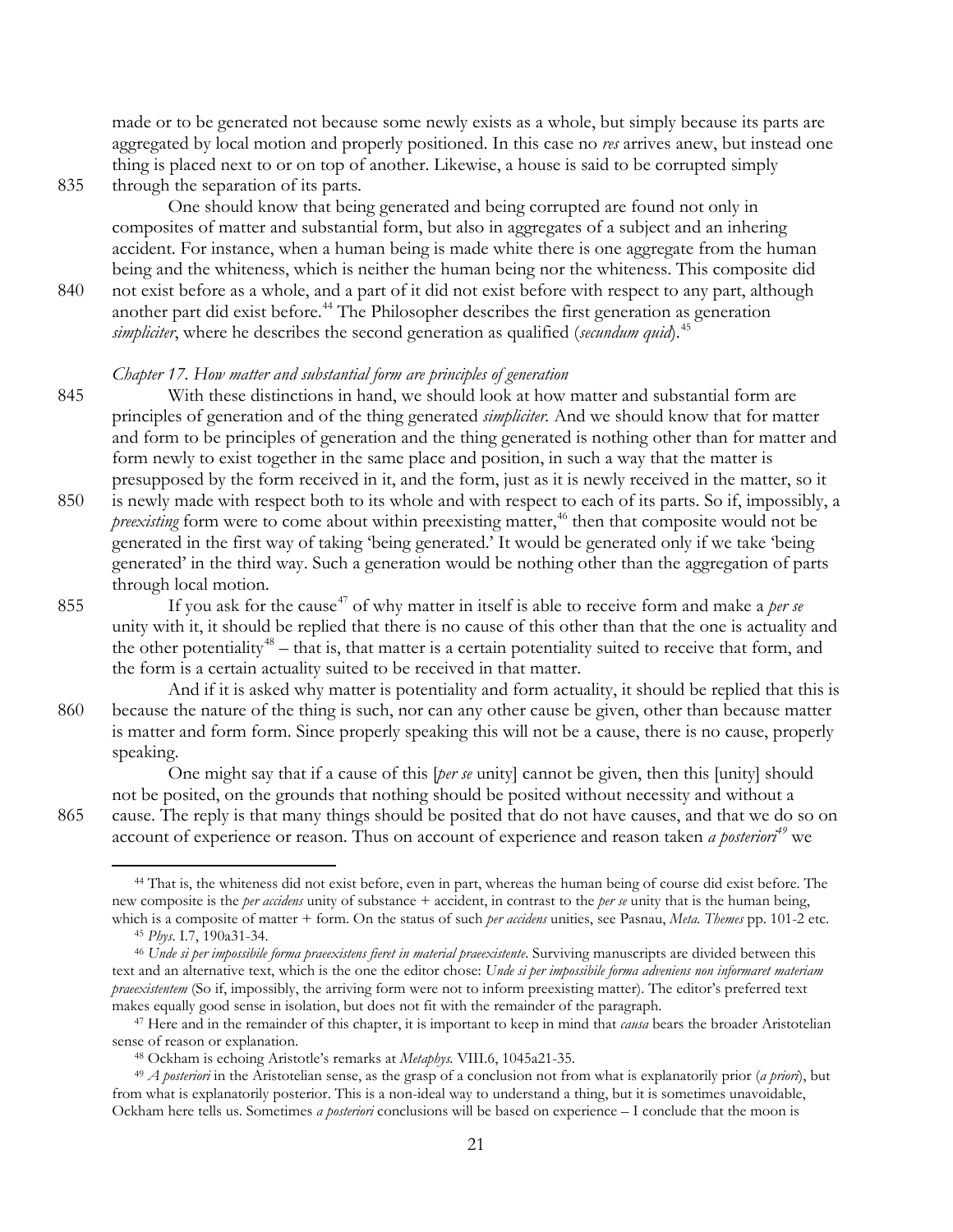posit many things about whose causes we are ignorant, either because they do not have causes or because they have them but we do not know them. So it is in the present case, since we should posit on account of reason and experience that matter and form come together to constitute a composite, 870 in such a way that from the potentiality of the matter a form is brought forth as its actuality.

#### *Chapter 18. Does anything of the form preexist in the matter?*

Someone will wonder whether something of the form preexists in the matter. Some call this its active potentiality; others call it the inchoate form.<sup>[50](#page-21-0)</sup>

875 It has seemed to many that inchoate forms necessarily preexist in matter, and that later these become complete forms. They arrive at this conclusion through both reason and authority. By reason, as follows.

First, if nothing of the form preexists in matter, then since the matter is not anything of that form, the form would be pure nothing before being brought about in the matter, and consequently 880 the form would be created *ex nihilo*.

Second, if nothing of form were to preexist in matter, then since the form is brought about in matter by an agent, the form would exist totally from without, and so agents would be the "givers of forms," inasmuch as the form would exist totally from without.

Third, if nothing of form were to preexist in matter, then form would not lie within the 885 natural potentiality of matter, and consequently nothing that is truly one would be made from them.

This same conclusion is confirmed by the authority of the Commentator, who says that an agent bestows not multitude but perfection.<sup>[51](#page-21-1)</sup>

Yet this view goes against Aristotle's doctrine, because if something of form preexists in matter, whether it be an active potentiality or an inchoate form, one needs to ask whether it is matter 890 or something other than matter. If matter, then just as matter is not something of the form as its part but as its subject, so neither is that preexisting thing something of the form – except as its subject. If it is something other than matter, and is not an accident, then it is a substantial form, and therefore substantial form preexists substantial form in the same thing at the same time.

- Also, either the whole form preexists in matter or a part of it does. If the whole, then there is 895 no generation there, because the whole essence of the composite, both matter and form, preexist. If a part preexists and not the whole, then there is another part that does not preexist. With regard to that part I argue that it is wholly new, in such a way that nothing of it preexists. Therefore that part is created, if their argument is sound.<sup>[52](#page-21-2)</sup> Similarly, there is no greater reason for why one part preexists in matter than that another does, given that they have the same character. Therefore either
- 900 no part of the form preexists in matter or each part of the form preexists in matter. But it is not the case that each part of the form preexists, and therefore no part does.

Also, if some part of the form were to preexist in the matter, and later another part were to arrive, then the substantial form would truly admit of more and less, just as whiteness admits of more and less inasmuch as a body possessing whiteness later has come to it another degree of 905 whiteness that becomes unified with the preexisting whiteness. But substantial form does not admit

of more and less. Therefore no part of it preexists.

eclipsed because I *see* it – and then this sense of *a posteriori* overlaps with the usual modern sense of the Latin phrase. But other times, as here, a conclusion will be based on *a posteriori* reasoning, as when Ockham here concludes that matter and form make a *per se* unity, but without being able to give a deeper reason why.

<span id="page-21-2"></span><span id="page-21-1"></span><span id="page-21-0"></span><sup>50</sup> On this debate in general the editor cites the thirteenth-century Franciscan Roger Marston, *Quodlibet* II.22 (ed. Etzkorn and Brady; untranslated). For inchoate forms, the editor cites Matthew of Aquasparta, who traces the idea back to Augustine.

<sup>51</sup> Averroes, *In Metaphys.* VIII.15.

<sup>52</sup> Invoking the first of the above arguments.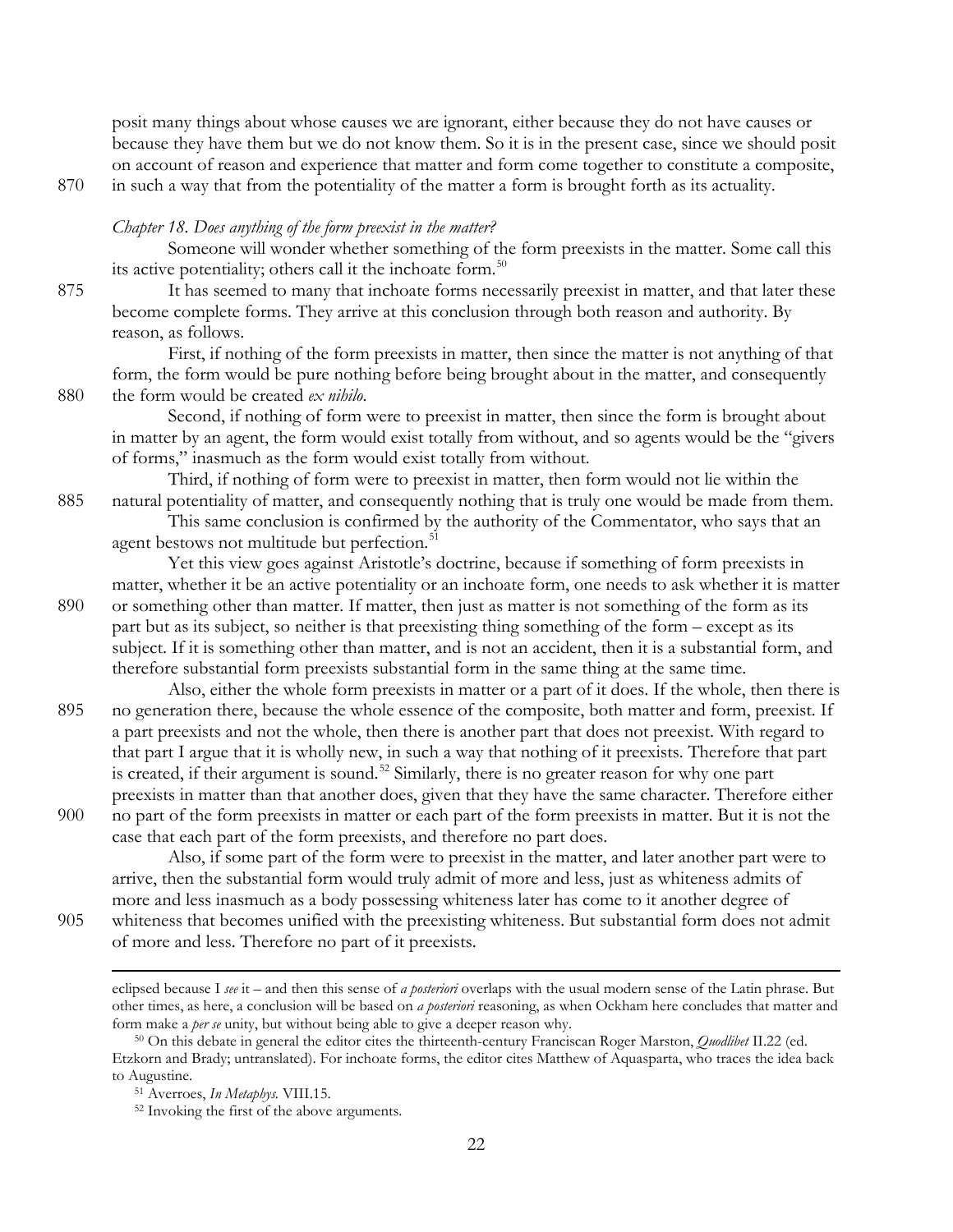One might say that it is not a part of the form that preexists in matter, but that the whole form preexists, according to incomplete and potential existence, and that the agent brings it to actual and complete existence. On the contrary, this is not enough, because that which is in something only

- 910 according to potential existence is not there in reality. For to be in something potentially is nothing other than to be able to be in exactly that thing. For instance, Socrates is in the market according to potential existence because he is able to be in the market. Therefore if form preexists in matter according to potential existence, then in truth it is not in matter, but it is able to be in matter – this is the main point. Therefore it should be said that form is no more in matter on account of its
- 915 potential existence than Socrates in Rome is in Paris, inasmuch as he is able to be in Paris, or than whiteness is in something black, light in the dark, or cold in what is hot. Just as he who is in Rome is not in truth in Paris, although he is able to be there, so matter that is actually under the form of air does not have the form of fire, although the form of fire is able to be in it.

It is not hard to reply to the arguments to the contrary.

- 920 [To the first,] I grant that form is nothing before it exists, when one distinguishes nothing from being. But in truth it is not nothing, when that is said to be nothing that *cannot* exist.<sup>[53](#page-22-0)</sup> And when it is said that form would in that case be created, it should be replied that although this can be granted on one way of taking 'created,' still, when we take 'created' in the way that the Philosopher does, the conclusion does not follow. For two things are required for something to be created: that 925 it first be purely nothing, so that no part of it is actual, and that it be made by an agent whose action
- does not presuppose anything as its subject or as its part. Hence for that which is apt to be created it is apt that nothing be presupposed. But although form presupposes nothing as a part of that form, in the way in which matter is presupposed by the whole composite, still form presupposes something as its subject. Hence form is not created.
- 930 To the second it should be replied that forms are not totally from without, because they necessarily presuppose the matter in which they are received. For this reason agents are not "givers of forms." For that is a giver of forms that impresses a preexisting form on something or produces a form in something without which it can produce it. Each of these is impossible for a natural agent, since it can neither impress a preexisting form on matter, nor produce it without matter.
- 935 To the third it should be replied that form is said to lie within natural potentiality not because something of the form preexists in matter but because it is able to exist in matter. Such natural potentiality applies to matter itself – namely, that it is able to have form from the nature of matter without any inclination to the contrary.
- [Objection 4] One might say that a substantial form lies within the potentiality of matter 940 differently from how an accident lies within the potentiality of its subject. But an accident lies within the potentiality of its subject because it can exist within that subject. Therefore a substantial form lies within matter in a different way.
- [Objection 5] Likewise, a form lies within the natural potentiality of matter. But for something's to lie within the natural potentiality of something it is not enough for it to be able to 945 exist within that thing. For if so, then something heavy would lie within the natural potentiality of upward motion because it is able to be moved upward, and heat would lie within the natural potentiality of water because it is able to exist in water. These are false. Therefore it is not enough, for something's to lie within the natural potentiality of a thing, that it be able to exist within that thing. Therefore more is required, and the only way to account for this is if some inchoate form 950 preexists.

<span id="page-22-0"></span>To the first of these [4], it should be replied that just as substantial form lies within the potentiality of matter, so an accident lies within the potentiality of its subject. And so just as a

<sup>53</sup> Following those variants that yield 'cannot' rather than 'can.'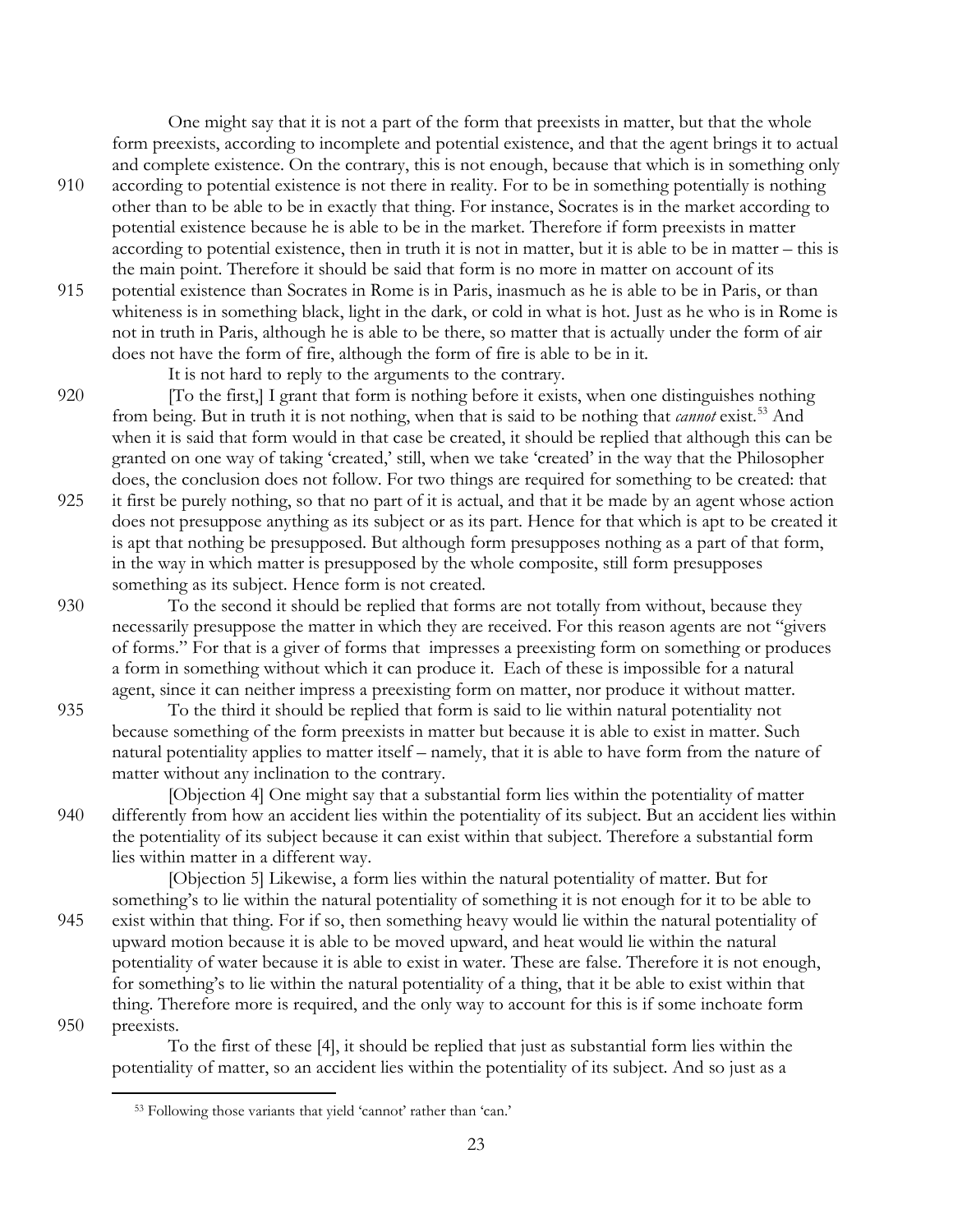substantial form is drawn from the potentiality of matter, so an accident is drawn from the potentiality of its subject – that is, just as a substantial form is brought about in matter that before 955 was a certain potentiality with respect to that form, so an accident is brought about in a subject that before was a potentiality with respect to that accident.

 $\overline{a}$ 

To the second [5], it should be replied that something is said to lie within the natural potentiality of a thing when [a] that thing of its own nature is able to receive it and [b] the thing is not inclined of its own nature to the contrary of that nor is it inclined against it – regardless of

- 960 whether anything of it preexists within that thing. This is the way it is for matter: matter is able to have form and the nature of matter is in no respect inclined against that form. But heat does not in this way lie within the natural potentiality of water, because regardless of the fact that water is able to receive heat, it is still of its nature inclined against heat inasmuch as, unless it is impeded by an extrinsic agent, it loses its heat and acquires coldness. Likewise too, something heavy is inclined
- 965 against upward motion. Hence the potentiality of matter with respect to substantial form is not like the potentiality of water with respect to heat or the potentiality of what is heavy with respect to upward motion.

To the Commentator [lines 886-87] it should be said that he means that an agent does not bestow a multitude of one or more preexisting things as if impressing something preexisting on the 970 matter. Rather, an agent bestows perfection by impressing on the matter something for which the matter lay in potentiality. Hence the agent makes something exist that before did not exist, but it does not bring forward to that matter something preexisting. This is his point.

## *Chapter 19. That the form of the whole is nothing other than form and matter*

- 975 Having shown that matter and form are principles of what is generated, we should now look at whether they are the *sufficient* principles of this – that is, whether something else is required, a form of the whole, just as some claim who say that the composite involves not only matter and form but also a form, which is called the form of the whole. $54$
- They are persuaded to make this claim on the authority of Aristotle's *Metaphysics* VII 980 [1041a22-24], where he holds that beyond the parts there is something else in the whole that is not the parts, given that the parts remain while the whole does not. For after we take apart *b* and *a*, *b*  remains and *a* remains, and yet the syllable *ba* does not remain. Therefore *ba* is something beyond *b* and *a*.
- This view runs contrary to the thinking of Aristotle, however, and I argue against it on the 985 grounds that according to him a whole is nothing other than its parts joined together and united (*simul iunctis et unitis*). For if there is some form or entity there beyond those parts, that entity would be either (a) simple or (b) composite. (a) Not simple, because then it would be either matter or form,<sup>[55](#page-23-1)</sup> and so there would be there two partial substantial forms distinct in themselves as a whole, and consequently one of these forms would no more be form than the other would.<sup>[56](#page-23-2)</sup> Likewise, if
- 990 there are two forms there, then they either do or do not make something that is *per se* one with matter. If they do, then there either is or is not another entity beyond these three. If there is another, then I ask about it as before, and so there will be an infinite regress. If there is not another, then these three parts make something *per se* one without a fourth entity, and for the same reason the two

<span id="page-23-0"></span><sup>54</sup> *Reportatio* II.1 (Opera Theol. V:18) ascribes this view to Scotus, who does indeed use this phrase at *Ordinatio* III.2.2 n. 9 (ed. Wadding, VII:80; the passage is also quoted in the Ockham edition). But it is debatable whether Ockham's characterization of the view fits Scotus's intention. 55 Oddly, the possibility that this third thing might be matter does not show up again. I suspect the text here is

<span id="page-23-1"></span>corrupt. But perhaps the possibility is so obviously unsatisfactory as to be dismissed without comment.

<span id="page-23-2"></span><sup>56</sup> Perhaps the idea is that, if each is simple, then there would be no reason for one to be the form of the whole and the other the form of the part.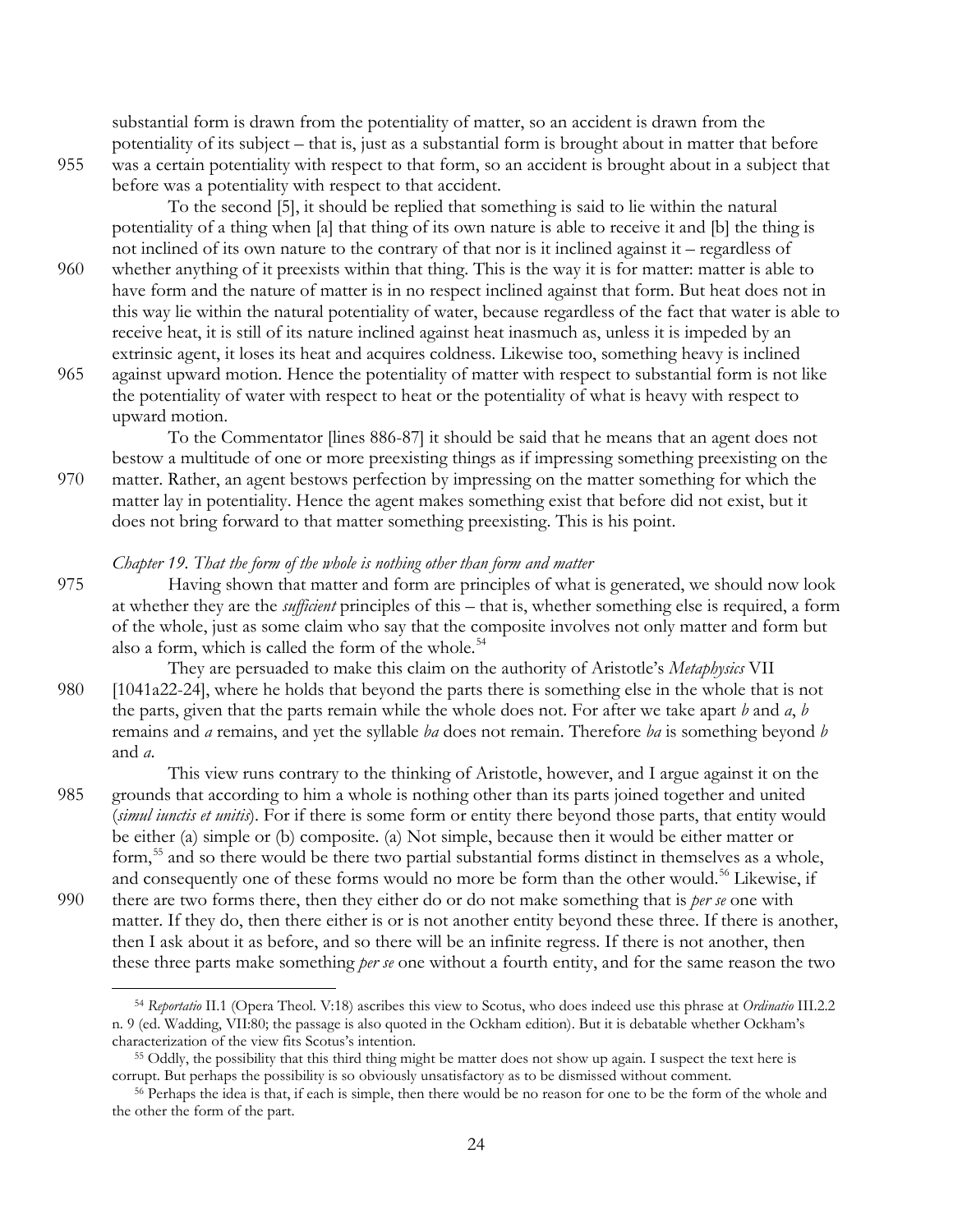could make something *per se* one without a third entity. If, however, they do not make something *per*  995 *se* one, then it is pointless to posit [this further form] for the sake of the composite's unity. If, on the other hand, (b) this third entity is composite, and it is clear that it is composed from nothing other than matter and form, then there is nothing beyond matter and form except a certain composite that is nothing other than the parts joined together.

It should be said then that beyond the parts that are matter and form there is no other third 1000 entity distinct from them. What there is is a composite that is neither one part nor the other, so that this composite is neither matter nor form but matter and form united together and conjoined. This is the Philosopher's point with regard to the syllable *ba* – that it is neither *b* nor *a*, given that both *b* and *a* can remain without *ba*. And with regard to composites that are one thing *per se*, it is true without qualification that each of these is its parts together and conjoined, so that a given whole is

- 1005 nothing other than its parts existing together. But the case of artifacts is different, because one part can remain distinct from another, in such a way that the parts can exist at the same time (*simul*) [57](#page-24-0) in the natural world even though they are not united. Hence that whole is not always and necessarily those parts in existence. It is only those parts in existence when the parts are united in the right way and positioned in a place that is appropriate. When on the other hand they are separate or
- 1010 inappropriately arranged in place, then the whole a house, for example is not those parts. And since it is possible that those remaining parts are sometimes properly arranged and located and sometimes divided from each other, it is thus sometimes true and sometimes false that the house is those parts. But whenever those parts are arranged in the proper way and place, then the house is those parts.

1015 [Objections]

1. You might say that the house is destroyed, and that therefore some entity is lost there.

2. Likewise, matter and form are causes, and not causes of themselves. Therefore they are causes of something else. That is what is posited as the third entity.

3. Likewise, if the form were together in location with the matter and were not to inform it, 1020 then a composite would not result from them. Therefore matter and form do not suffice for the composite. Therefore something else is required, which is called the form of the whole.

It should be replied to the first of these that a house's being destroyed is not some *res*'s ceasing to exist of itself as a whole. It is instead only the parts' being separated locally, on account of 1025 which local separation it is false to say that the house exists, something that earlier was true. Hence 'being destroyed,' when predicated of a house, is taken like 'being corrupted' in the third way, not like 'being corrupted' in the first way.<sup>[58](#page-24-1)</sup>

To the second it should be replied that matter and form are causes of a thing only because they are parts. Therefore just as they are not parts of themselves, so they are not causes of 1030 themselves, but are parts and causes of the whole composite, which is nothing other than matter and form when they are united together. Nor is there in this regard any greater difficulty for matter and form with respect to the composite than there is for a group of people with respect to a single population, since a group of people can be called the parts of a population inasmuch as if one of the

<span id="page-24-0"></span><sup>57</sup> '*Simul*' can refer either to spatial or temporal togetherness. Elsewhere in this chapter (e.g., lines 985-86), I have translated it as "together," which in the context suggests a spatial relationship. Sometimes, indeed, it is *clear* that Ockham is using '*simul*' to express spatial togetherness – see. e.g., line 1019, where the Latin is '*simul localiter*.' But here it seems he must have in mind a temporal relationship: you could have all the parts of a chair at the same time, without their being together. Unless, conceivably, he means that you could have all the parts together spatially, but not properly united. (Because you lack glue? Or because you've put them together wrong?) It would be interesting to see whether his use of '*simul*' throughout this discussion could be brought under some more systematic control.

<span id="page-24-1"></span><sup>58</sup> See Chapter 16 for the three ways in which we say that a thing is corrupted.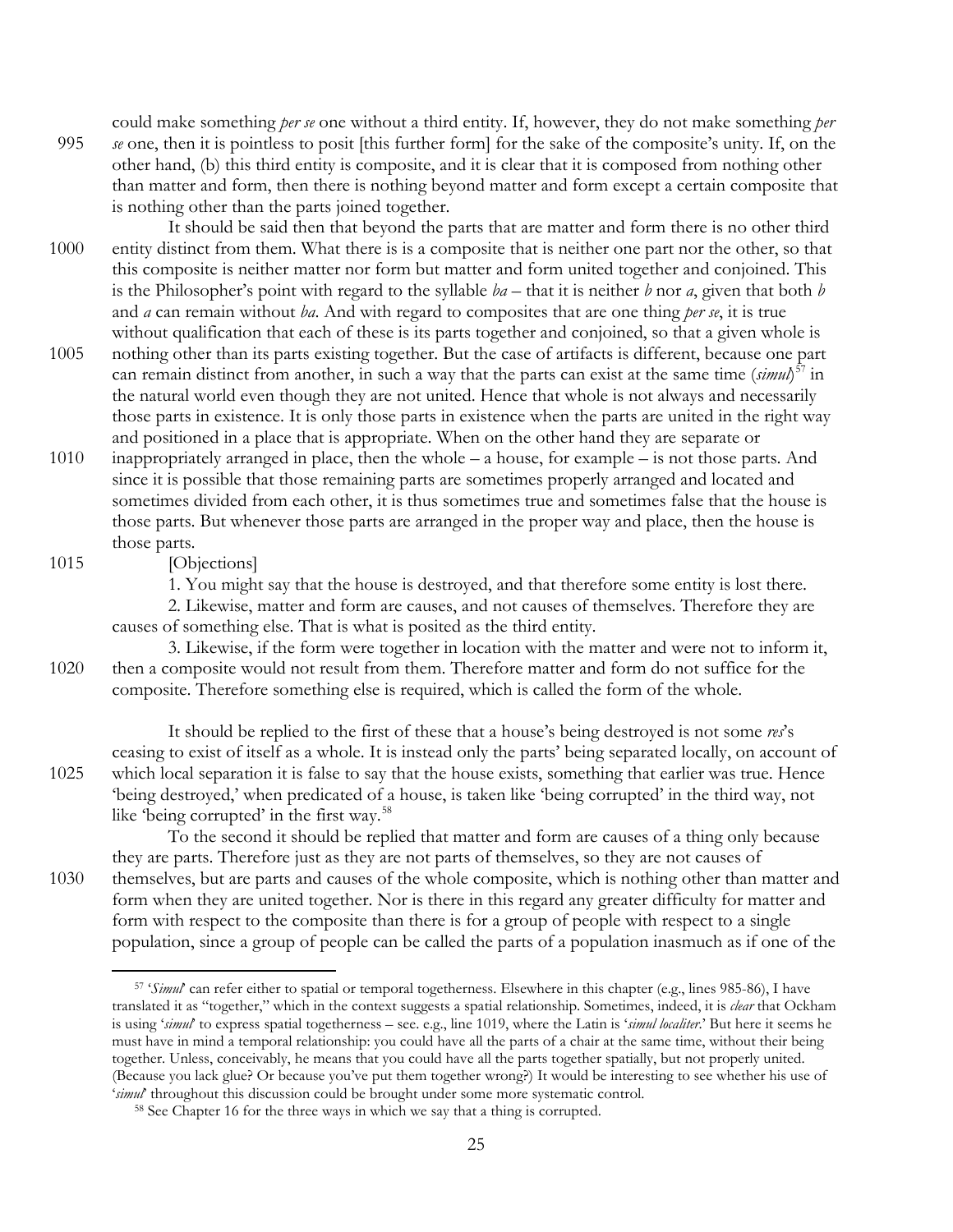population perishes we do not say for this reason that the whole population perishes but some part 1035 of the population. Nevertheless, nothing is a part of itself. So matter and form are parts of the composite that is those parts, just as a population is a group of people. And so to say that matter and form are parts of a composite, one of them informing the other, is the same as to say that they are causes of that same composite.

- To the third it should be replied that on Aristotelian principles it is impossible for this matter 1040 and this form that are one composite or that are parts of the composite to be existent in the natural world unless they are together locally. But if, impossibly, they were separate locally, then they would not be one composite, but rather matter and form would be no composite. It should also be replied that, to Aristotle's way of thinking, it involves a contradiction for matter and form to be together locally and for matter not to be informed by the form. In the same way, on his view, it should be
- 1045 said that it is impossible for an accident to be locally together with a substance and not to inform it. For this reason if numerically the same accident were together with two subjects then it would inform both and there would be two composites, one of which would be composed from the one subject and that accident and the other from the other subject and that same accident. The same, in proportion, would be said about matter if the same form were with two matters. Therefore it is clear
- 1050 in this way that the whole is nothing other than all of its parts not always, but only when they are collected, arranged, or united in the right way. For different wholes require a different union of their parts: sometimes it is required that the parts be locally together, sometimes that they are non-distant in such a way that nothing comes in between, and sometimes something could be in between but the correct arrangement is required, as when a group of people make one population.
- 1055

<span id="page-25-1"></span><span id="page-25-0"></span> $\overline{a}$ 

## *Chapter 20. The form of artifacts*

The previous chapter maintained that a house and other such things are destroyed solely through the local motion of the parts away from each other. The contrary, however, appears to be the case to many, who say that the form of an artifact is an accidental form distinct from matter and 1060 coming to it through art in just the way that heat naturally comes to fire even while being really distinct from it. So to understand better artifacts and their generation, we should now briefly discuss whether the form of an artificial thing is distinct in its own right as a whole from every natural thing.

What we should say, in keeping with Aristotle's path, is that when artifacts are made, no new *res* is generated anew in its own right as a whole. Or we should say that it is not *necessary* that there 1065 always be generated a *res* that, with respect to each of its parts, exists anew. Sometimes, at the action of an agent, mediated by natural causes, new forms are produced anew, sometimes accidental forms and sometimes substantial. This is clear in agriculture and other arts. It is not always the case, however, that *res* that are new with respect to all of their parts are produced in the generation of artifacts. A plausible<sup>[59](#page-25-0)</sup> argument for this runs as follows. If there is some form there that is new with 1070 respect to each of its parts, either [i] this form exists as a whole in the whole artifact and in each part

- of it, or [ii] it exists as a whole in the whole and part in part, or [iii] it exists only in part of the artifact. The first cannot be held, because no accident (other, at least, than an accident of the rational soul) is indivisible, existing whole in the whole and whole in each part. Nor can the second be held, because if a house is constructed of wood and stones, no new thing attaches to the wood or stone.
- 1075 For if it does, then I ask about that thing caused in the wood or stone: either it is a substance or an accident. Clearly, it is not a substance. Nor is it an accident, because it is not a quantity, not even according to those who hold that quantity is something other than substance.<sup>[60](#page-25-1)</sup> Nor is it a quality, as

<sup>59</sup> See note 7 on the meaning of "plausible" (*persuadeo*) in this context.

<sup>&</sup>lt;sup>60</sup> For Ockham's own reductive view about quantity, see the references in note 39.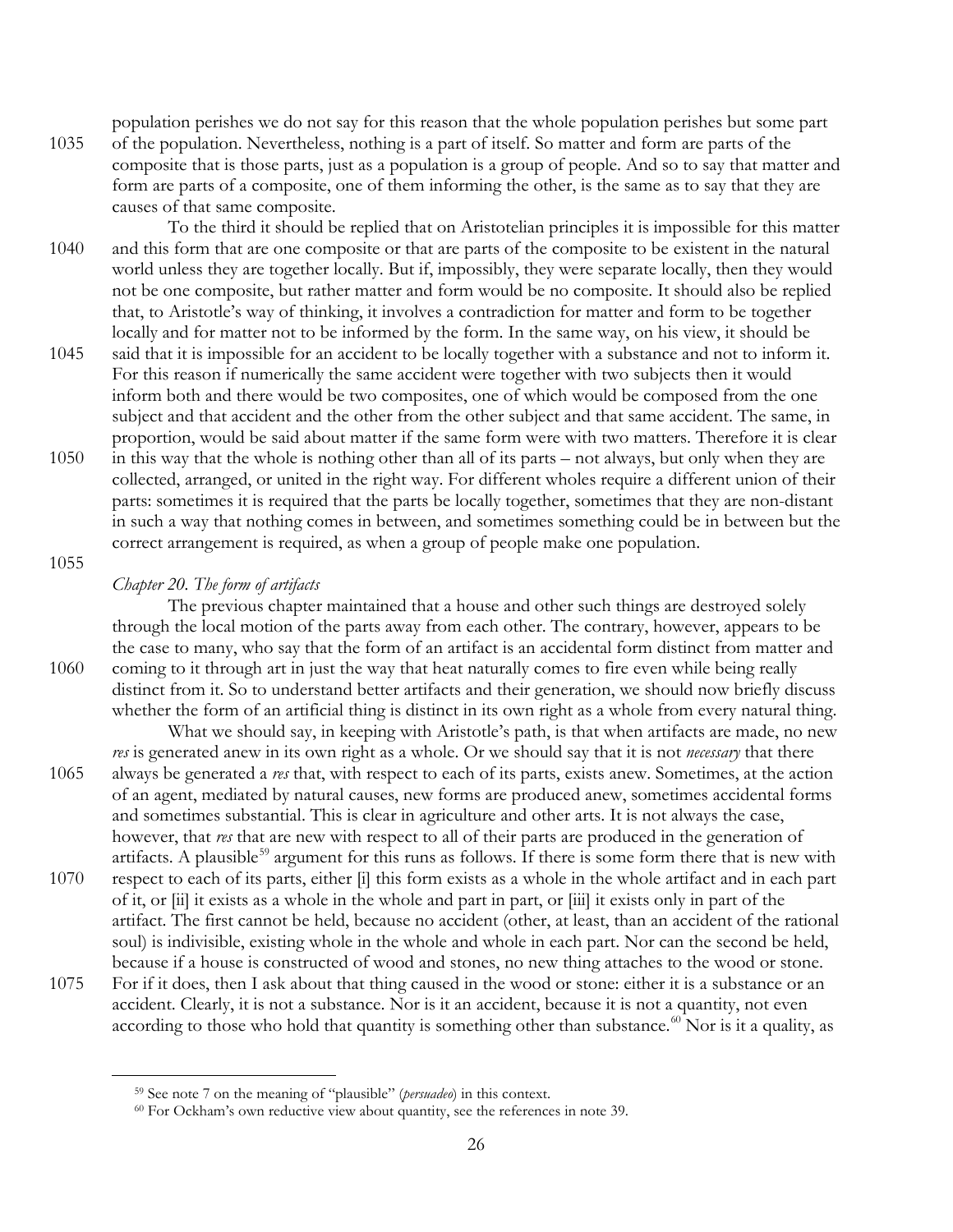is clear inductively.<sup>[61](#page-26-0)</sup> Nor can it be said that it is a relation, because such a relation should not be postulated in the external world, according to Aristotle's views, as has been proved elsewhere.<sup>[62](#page-26-1)</sup>

- 1080 Likewise, I ask: What causes that *res*? Not the agent, because the agent brings about something only through local motion, but local motion does not cause a new *res*, but only makes a *res* exist in a place where it before did not exist. Nor can this *res* be caused by anything else, as is clear inductively. Therefore no *res* that is new in itself as a whole is caused there.
- This conclusion is confirmed, because through local motion alone the only thing that is 1085 necessary acquired is a new place. But, in the case of many artifacts, the local motion of natural things suffices by itself for their construction. Therefore it is not necessary to generate there a *res* that is new in its own right as a whole.

Against this view there are several arguments that can be made. First, artifacts are distinguished from natural things. But if there were no new *res*, then every *res* would be natural, and 1090 so there would be no distinction between natural and artificial things.

Second, according to the Philosopher, $63$  artifacts are composed from a natural thing, as its matter, and from an artificial form, as its form. But a natural thing is not composed from these. Therefore etc.

Third, according to the Philosopher, it is false that the statue is the bronze.<sup> $64$ </sup> It is true, 1095 however, that the statue is bronzen. If, however, the statue did not involve some *res* beyond the bronze, it would be true that the statue is the bronze.

To the first of these it should be said that no artificial thing that is one thing *per se* is distinct from a natural thing. To make this clear it should be known that some artificial things are one *per se*, as when they are made solely through the removal of parts from the whole, as Mercury is made from

1100 a stone, or when they are made by change of shape alone, as when bronze is made into a statue. Other artifacts, however, are composites, as are a house and other such things.

With respect to the first sort I say that every artificial thing<sup>[65](#page-26-4)</sup> is truly and really natural. The second sort, however, is not *a* natural thing but natural *things* – a house, for instance, is not a natural thing but is many natural things. A statue, in contrast, truly is a natural thing, and so is a bath. The

1105 Philosopher does not intend to deny this; rather, he means by the proposition *An artificial thing is not a natural thing* to say that such a thing is not naturally such as it was made by art. For instance, if one states the proposition

*A statue is not a natural thing*

1110 one should understand through this the proposition that *No natural thing is naturally a statue* since no thing is made a statue through nature, but is made a statue only through art. Likewise, water is not naturally a bath, but water through art is made a bath. Still, this notwithstanding, the only thing that is a bath or exists in the bath is something natural. For one water differs from another

<span id="page-26-0"></span>1115 water only in its having heat or being mixed with herbs or being in some specific place, none of which imply anything in that water other than a thing that is natural. So if water gets put in a certain

<sup>61</sup> That is, by running through the different kinds of qualities, as set out in Aristotle's *Categories* ch. 8. (We are ourselves in the middle of a larger inductive argument, showing that the form of an artifact cannot fall into any of the categories of accident.)

<span id="page-26-4"></span><span id="page-26-3"></span><span id="page-26-2"></span><span id="page-26-1"></span><sup>62</sup> See, e.g., Ockham's (untranslated) commentary on the *Categories*, chs. 12-13. Or see his (translated) *Summa logicae*  I.49-54.

<sup>63</sup> The editor cites *Physics* II.1, 193a12-21.

<sup>64</sup> *Physics* I.7, 190a25-26.

<sup>65</sup> Ockham is using *res* throughout this paragraph where I use 'thing.'